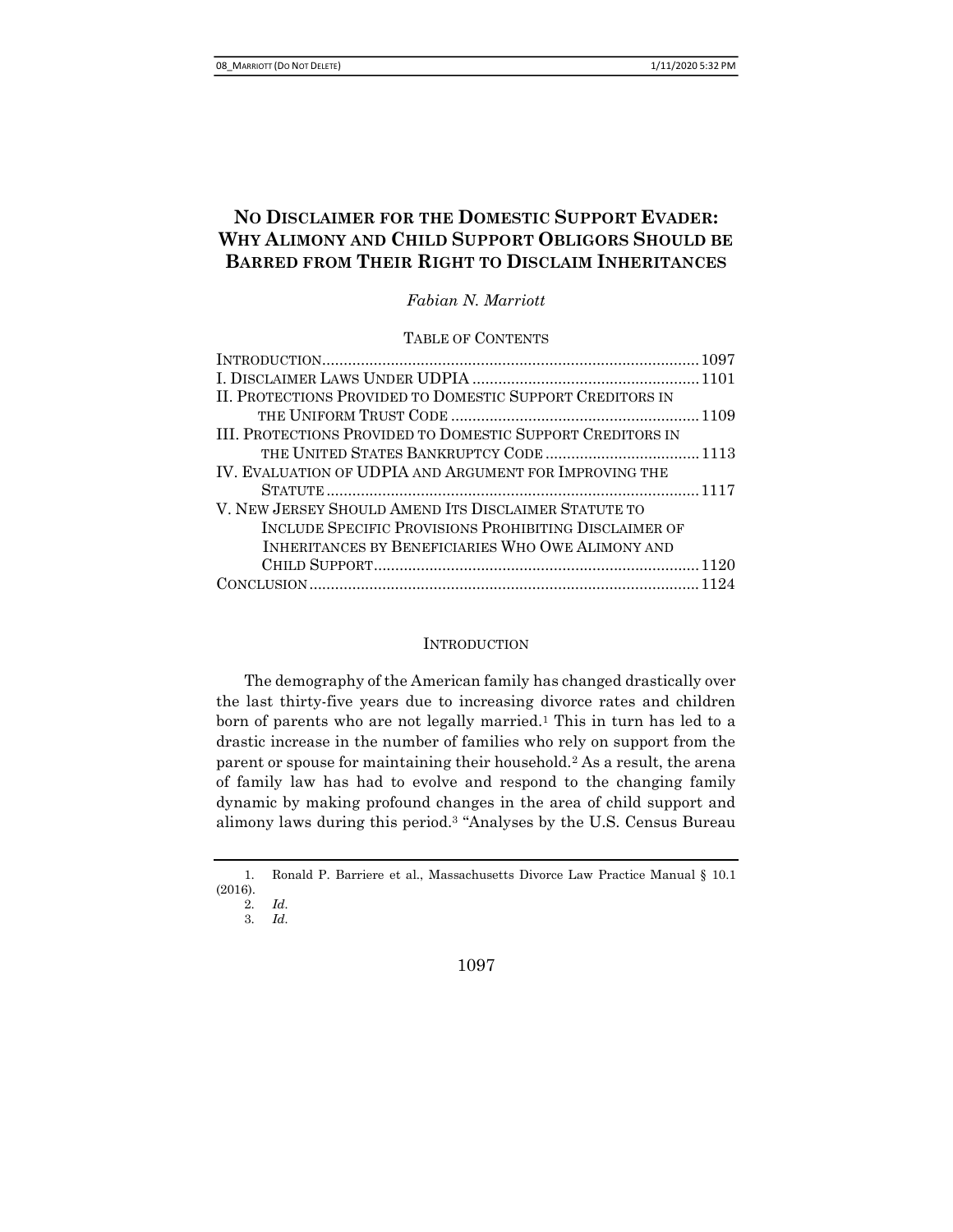since 1978 have consistently shown that less than 60 percent of children in single-parent families have child support orders; of those with orders, fewer than half receive full payment and many receive nothing at all."<sup>4</sup> Furthermore, children raised in these environments are five times more likely to live in poverty than children living with both parents.<sup>5</sup>

Congress has recognized the importance of child support and alimony enforcement as both an antipoverty measure and a way to protect the public, and "has slowly but steadily entered the arena of family law, an area traditionally left to the states."6 Congress has also periodically enacted child support and alimony legislation to reduce the negative impact on single-parent households, not just in the family law arena, but in the bankruptcy and probate arenas as well.7 And while most federal uniform statutes and state statutes have been amended recently to provide protection to this vulnerable group of society, there are still some that have yet to respond to the progressive public policy initiatives supporting creditors who are owed alimony and child support. One of them is the Uniform Disclaimer of Property Interests Act of 1999 ("UDPIA", or the "Act"),8 the uniform statute covering disclaimers of inheritances.

An inheritance "disclaimer" is the refusal by a beneficiary to inherit property designated for them in the distribution of an estate.<sup>9</sup> Beneficiaries who disclaim an inheritance usually do so for reasons relating to financial planning (tax or family) or to avoid creditor claims.<sup>10</sup> "The typical explanation for an attempted 'disclaimer' of an inheritance is not ingratitude but planning of some sort."11 Disclaimers of inheritance were first addressed and developed under common law, but are now regulated and allowed as lawful and non-taxable events by both state

11. Id.

<sup>4.</sup> Id. (referencing 2000, 2007, and 2009 Current Population Reports issued by the U.S. Census Bureau).

<sup>5.</sup> Id.

<sup>6.</sup> Id.

<sup>7.</sup> See infra Part II and Part III.

<sup>8.</sup> Unif. Disclaimer of Prop. Interests Act 1999 § 6, (Nat'l Conference of Comm'rs on Unif. State Laws, amended 2006), *codified under* the Unif. Prob. Code  $\S$  2–1101 et seq. (Nat'l Conference of Comm'rs on Unif. State Laws, amended 2010).

<sup>9.</sup> Unif. Prob. Code § 2–1102(3) (Nat'l Conference of Comm'rs on Unif. State Laws, amended 2010).

<sup>10.</sup> Adam J. Hirsch, The Code Breakers: How States are Modifying the Uniform Disclaimer of Property Interest Act, 46 Real Prop. Tr. & Est. L.J. 325, 326 (2011) [hereinafter Hirsch, The Code Breakers].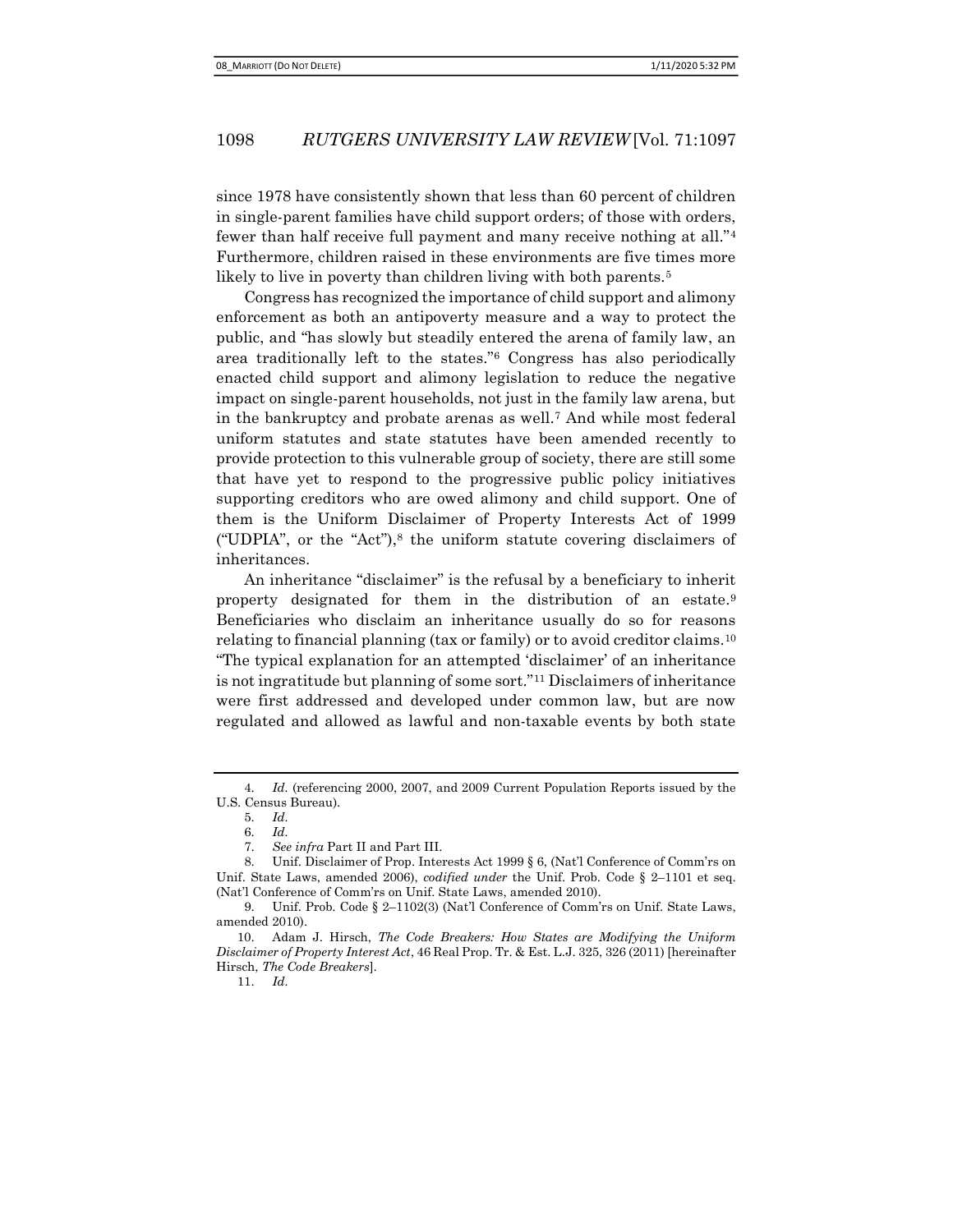substantive law and federal tax law.12 These disclaimer laws had to answer a number of questions, including the timing of the disclaimer, the procedures necessary to disclaim, who can disclaim on a beneficiary's behalf, and what events operate to bar a disclaimer.<sup>13</sup>

The National Conference of Commissioners on Uniform State Laws also passed uniform acts beginning in 1969,14 the most recent of these being the UDPIA.15 UDPIA allows a beneficiary to disclaim his inheritance for any reason,<sup>16</sup> with only a few exceptions.<sup>17</sup> This statute does not protect creditors who may have an interest in claiming a right to the property being disclaimed by the debtor beneficiary,18 nor does it even protect those creditors whose claims are backed by public policy.<sup>19</sup> As this note will discuss, this statute allows a beneficiary to freely disclaim an inheritance even if he or she owes alimony or child support, effectively denying any protection to domestic support creditors who could otherwise utilize funds from an inheritance to satisfy an outstanding alimony and child support obligation owed to them.<sup>20</sup> Instead, UDPIA defers to the states to set its own laws, other than those in the Act, that will bar a beneficiary from disclaiming an inheritance.<sup>21</sup> The provision states that a "disclaimer is barred or limited if so provided

17. Unif. Prob. Code § 2–1113 (Nat'l Conference of Comm'rs on Unif. State Laws, amended 2010) (including: if the beneficiary has already waived the right to disclaim; if the property has already been accepted by the disclaimant; if the disclaimant has contracted its right to disclaim; if a judicial sale of the interest occurs; or if the disclaimer is barred by law other than what is stated in this statute).

18. Adam Hirsch, Disclaimer Law and UDPIA's Unintended Consequences, 36 Est. Plan. 34, 39 (2009) [hereinafter Hirsh, Disclaimer Law and UDPIA's Unintended Consequences](explaining that the drafters of UDPIA, in recognizing the divergence of opinion over whether or not a disclaimant should enjoy the right to disclaim property, took a neutral stance on the matter and omitted any language on how to handle an insolvent disclaimant).

19. See Adam Hirsch, The Problem of the Insolvent Heir, 74 Cornell L. Rev. 587, 604 (1989) [hereinafter Hirsch, The Problem of the Insolvent Heir].

20. See id. at 619–20.

21. Unif. Prob. Code § 2–1113(e) (Nat'l Conference of Comm'rs on Unif. State Laws, amended 2010).

<sup>12.</sup> Id.

<sup>13.</sup> Id.

<sup>14.</sup> Id.

<sup>15.</sup> Unif. Disclaimer of Prop. Interests Act 1999 § 6, (Nat'l Conference of Comm'rs on Unif. State Laws, amended 2006), *codified under* the Unif. Prob. Code § 2-1101 et seq. (Nat'l Conference of Comm'rs on Unif. State Laws, amended 2010).

<sup>16.</sup> See Andrew S. Bender, *Disclaimer Law: A Call for Statutory Reform*, 2001 U. Ill. L. Rev. 887, 893–97 (2001) (discussing the current use of disclaimers: avoiding estate taxes, maintaining social assistance benefits, avoiding creditors, avoiding tax liens).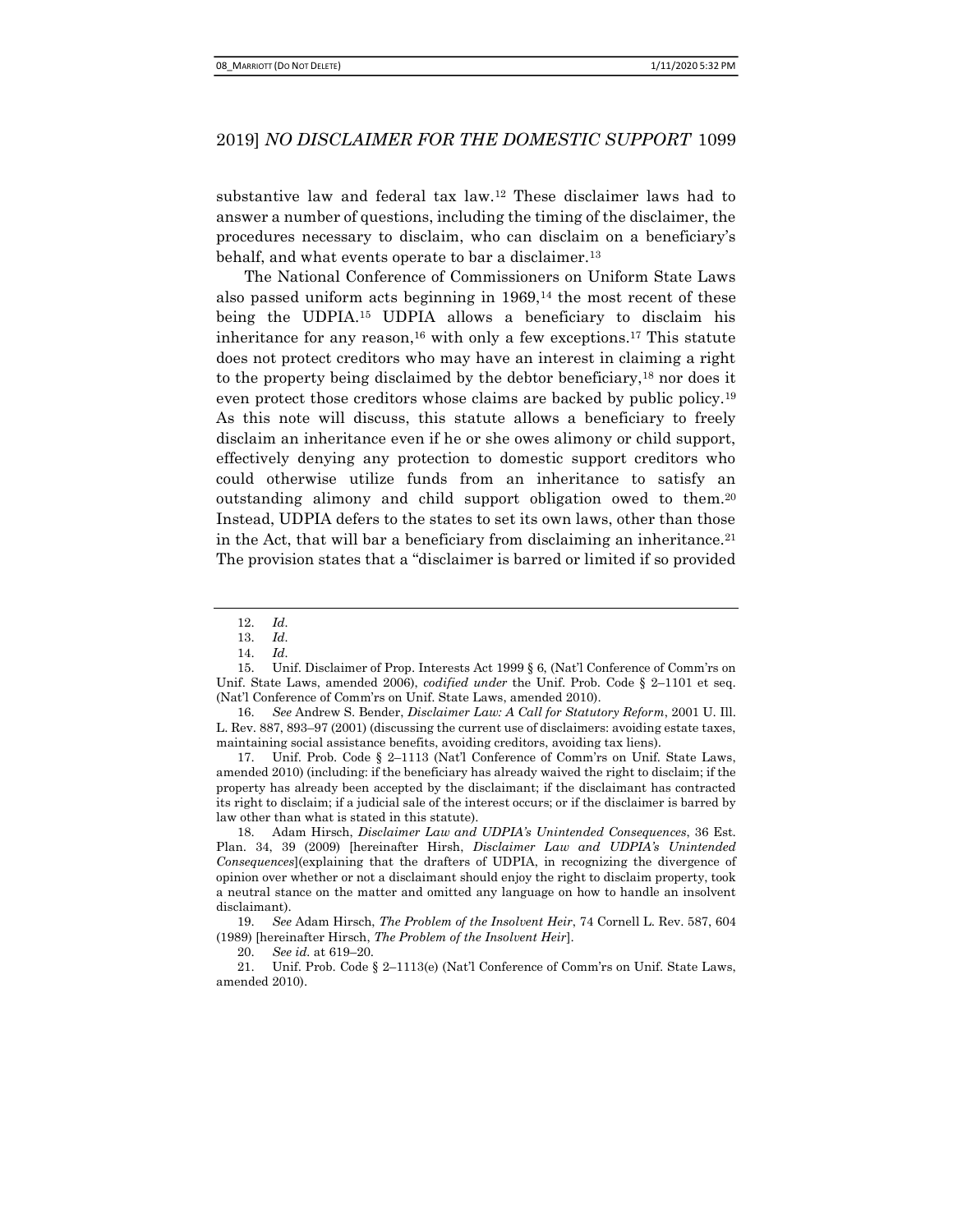by law other than this [part]."22 Many states have taken it upon themselves to modify and improve the core policies of UDPIA.<sup>23</sup>

Most states have set laws through statute and common law that bar beneficiaries' disclaimers for four reasons: 1) they are an insolvent debtor, 2) they receive Medicaid or other public assistance, 3) they owe federal taxes, or 4) they received property that contains an environmental hazard. Only a handful of states, however, bar beneficiaries from disclaiming inheritances if they owe alimony and child support.<sup>24</sup> In the inheritance law arena, the lack of protection for this class of familial creditor is deficient when compared to the other federal uniform laws and statutes that provide protection to creditors who are owed alimony and child support obligations, such as the United States Bankruptcy Code and the Uniform Trust Code.

Although an inheritance is not the first source a domestic support creditor would pursue to satisfy the court-ordered alimony or child support obligation owed to them, assets from an inheritance might be the only opportunity an ex-spouse or child has to collect on the debt, especially if the obligor does not have a steady source of income or assets in their possession. UDPIA's lack of statutory protections to creditors<sup>25</sup> allow a disclaiming debtor to divert funds away from the ex-spouse or child and redirect the inheritance to his or her own side of the family.<sup>26</sup>

Overall, there has been much criticism of the ineffectiveness of UDPIA27 and its ability to protect creditors from being damaged by a beneficiary's disclaimer, including those creditors who are owed alimony and child support.28 This note will argue for a revision to the UDPIA statute to include protections on a federal level for alimony or child support recipients. In addition, this note will set forth reasons why the State of New Jersey needs to follow in the tracks of those few states that have already adopted legislation specifically barring a disclaimer of inheritance when alimony and child support are owed.

<sup>22.</sup> Id. (alteration in original).

<sup>23.</sup> Hirsch, The Code Breakers, supra note 10, at 329.

<sup>24.</sup> See statutes cited infra note 171.

<sup>25.</sup> Adam J. Hirsch & Richard R. Gans, Disclaimer Reform and UDPIA: The Disappointing Amendments of 2006, 33 Est. Plan. 24, 28 (2006) ("[T]he issue of creditors' rights is nowhere raised, or even mentioned, suggesting that the drafters overlooked it.").

<sup>26.</sup> Hirsch, The Code Breakers, supra note 10, at 342.

<sup>27.</sup> See, e.g., Adam J. Hirsch, Revisions in Need of Revising: The Uniform Disclaimer of Property Interests Act, 29 Fla. St. U. L. Rev. 109 (2001); Hirsch, Disclaimer Law and UDPIA's Unintended Consequences, supra note 18, at 39.

<sup>28.</sup> See, e.g., Hirsch, The Problem of the Insolvent Heir, supra note 19.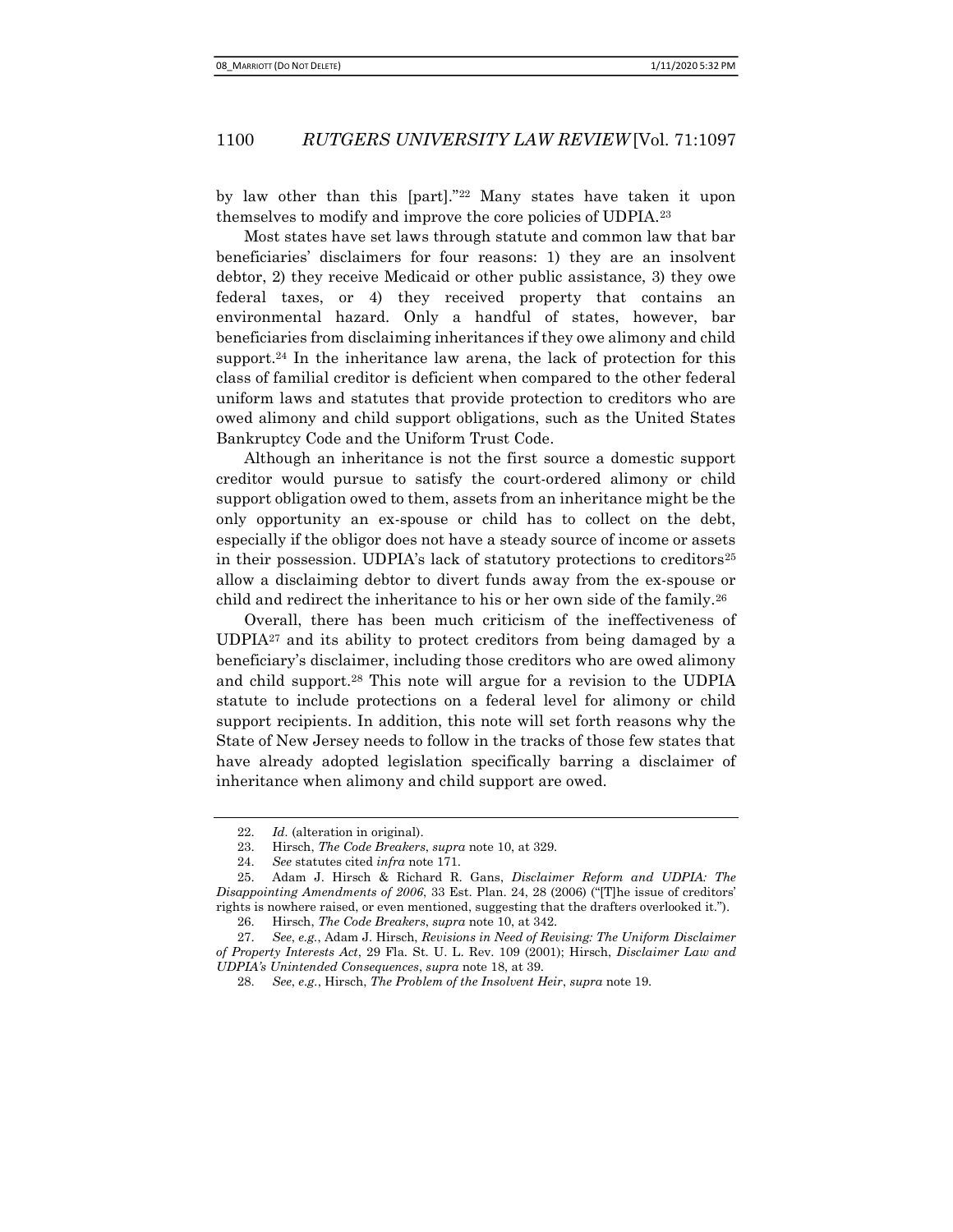Part I of this note will discuss the basics of disclaimer law under UDPIA, and what public policy exceptions have formed under judicial intervention of the statute barring a beneficiary from disclaiming an inheritance. This section will also discuss why no provisions in the Act protect creditors. Part II will discuss the protections allowed to claimants for unpaid domestic support obligations (alimony and child support) under the Uniform Trust Code. Part III will discuss the protections afforded to creditors who are owed domestic support obligations under the Federal Bankruptcy Code. This section will also discuss Congress's public policy reasons for doing so. Part IV will evaluate UDPIA and discuss why UDPIA needs to be amended to mirror the Uniform Trust Code and Bankruptcy Code's public policy provisions that protect this class of creditors. Part V will discuss disclaimer legislation enacted by few states that has specific statutory language protecting creditors who are owed alimony and child support, as well as briefly discuss some other state legislation that attempts to solve this creditor rights issue by barring insolvent disclaimers. Part V will also discuss and evaluate New Jersey's current disclaimer statute, which lacks any protections for creditors who are owed alimony and child support, and it will argue why it needs to be amended to include language specifically barring disclaimers by beneficiaries who have outstanding alimony and child support obligations.

#### I. DISCLAIMER LAWS UNDER UDPIA

The legality of disclaimer was first addressed and developed under common law, and for a long time states and various tax laws have offered scattered responses in trying to resolve when an individual can and cannot disclaim inheritances.29 UDPIA is the most recent attempt to regulate this area of disclaimer law.30 Twenty-three states and a few United States' territories have adopted the UDPIA.31 The Act omits any

<sup>29.</sup> Hirsch, The Code Breakers, supra note 10, at 326.

<sup>30.</sup> This Act was incorporated into the Uniform Probate Code (UPC) in 2002, which was amended in 2006. Unif. Prob. Code §§ 2–1101–1117 (Nat'l Conference of Comm'rs on Unif. State Laws, amended 2010).

<sup>31.</sup> Disclaimer of Property Interests Act—Enactment Map, Unif. Law Comm'n, https://www.uniformlaws.org/committees/community–home?communitykey=7118ea8af4f9-4b0a-be20-d918c59bd650&tab=groupdetails (last visited Nov. 2, 2019). UDPIA is currently adopted in the following states, districts, and territories: Alaska, Arizona, Arkansas, Colorado, Delaware, District of Columbia, Florida, Hawaii, Indiana, Iowa,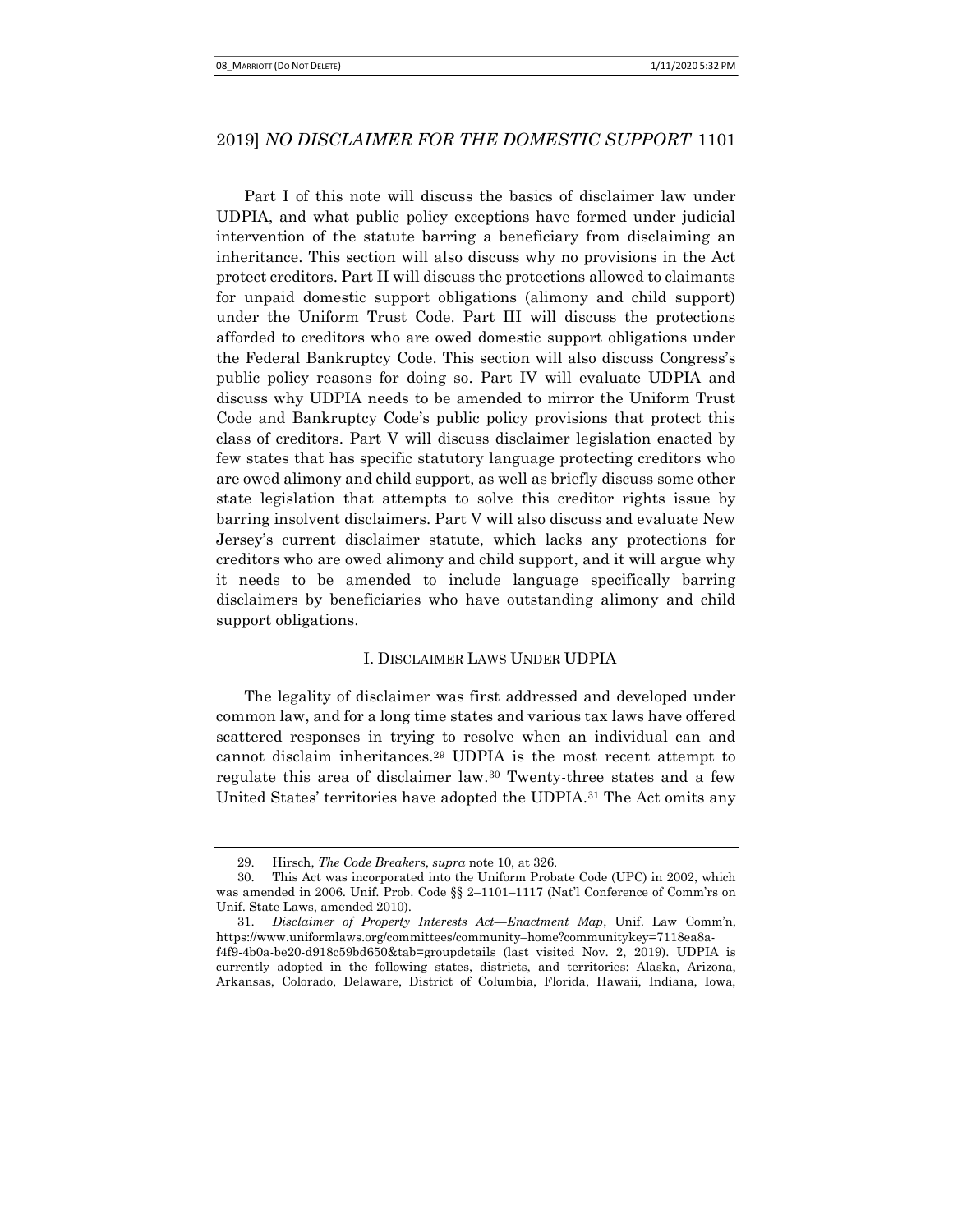language regarding potential protections to creditors or priority obligations.<sup>32</sup>

When drafting the UDPIA, the Commissioners could not reach a consensus on how to approach creditor protections, so they remained neutral on the issue,<sup>33</sup> and decided it was best to leave the issue of creditors' rights to other law or to the states.34 In its decision to leave creditor rights up to the States, UDPIA has once again created confusion and scattered results.35 All the confusion with UDPIA has resulted in "seventeen different versions of UDPIA in each of the seventeen UDPIA states,"36 which is far from the "uniform" intention of the statute.

Adding to the confusion, the new version of UDPIA does not provide that the Act supersedes common law.37 Earlier versions of the Act included such statutory provisions that kept states from overriding provisions in UDPIA.38 The current version of the Act, however, expressly allows states to make changes and add provisions based on their preferences.39 And unlike most other federal statutes, UDPIA does not

33. Hirsch, The Code Breakers, supra note 10, at 367 (citing Proceedings in the Committee of the Whole, Unif. Disclaimer of Prop. Int. Act 45 (July 23–30, 1999) (on file with author Hirsch) (statement by Commissioner David Nixon)).

34. Hirsch, The Code Breakers, supra note 10, at 367.

35. Id. ("The drafters seem to have misunderstood how UDPIA would operate in conjunction with prior local law if the Act is left without amendment.").

36. Id. at 370. At the time of this article, seventeen states had adopted UDPIA. There are now 23 states that have adopted UDPIA. See Disclaimer of Property Interests Act— Enactment Map, supra note 31.

37. Hirsch & Gans, supra note 25, at 28. "No rationale for this change is provided anywhere in UDPIA's comments or explanatory materials." Id. at 29. UDPIA's drafters apparently misunderstood the implications of a non-exclusive disclaimer statute. Id.

38. Id. at 28 ("Every previous Uniform Act addressing disclaimers included a provision stating that the Uniform Act superseded the common law . . . but UDPIA was later modified to 'broaden [] the provisions of prior Uniform Acts' by allowing disclaimers 'under a law other than this [Act],' including common law, thus rendering the Act a nonexclusive safe harbor.") (alteration in original).

39. Unif. Prob. Code § 2–1104(b) (Nat'l Conference of Comm'rs on Unif. State Laws, amended 2010) ("This [part] does not limit any right of a person to waive, release, disclaim, or renounce an interest in or power over property under a law other than this [part].") (alteration in original).

Maine, Maryland, Minnesota, Mississippi, Montana, Nevada, New Mexico, North Dakota, Oregon, Tennessee, Texas, U.S. Virgin Islands, Virginia, and West Virginia. Id.

<sup>32.</sup> Unif. Prob. Code §§ 2–1101–17 (Nat'l Conference of Comm'rs on Unif. State Laws, amended 2010); see also Hirsch, The Code Breakers, supra note 10, at 367 ("[A]n area of disclaimer law where UDPIA's drafters fully anticipated and invited local modification is the treatment of creditors' claims—more exactly, creditors' rights to prevent a beneficiary from disclaiming and thereby thwarting satisfaction of their claims out of inherited property.").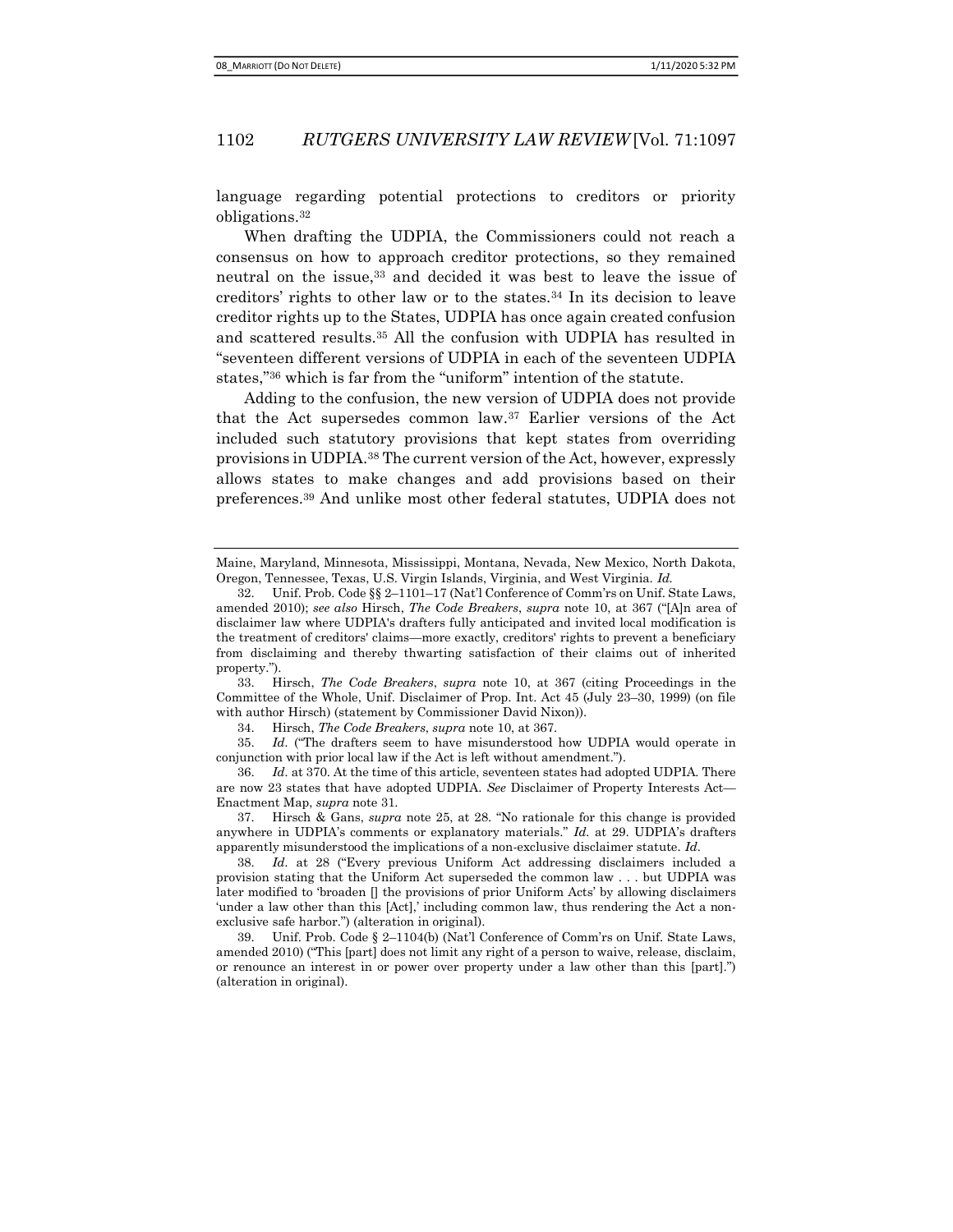limit any person's right to power over property under a law other than what is stated in the Act.<sup>40</sup> UDPIA's supplemental law provisions create many problems regarding enforcement of creditor rights.<sup>41</sup>

Beneficiaries who disclaim an inheritance usually do so for reasons relating to financial planning (tax or family) or to avoid creditor claims42—rationales that are not expressly prohibited under UDPIA and allowed in most jurisdictions.43 The use of disclaimer to avoid creditor claims have been challenged by some states, with some barring the ability of an insolvent debtor creditor from disclaiming his or her inheritance, $44$  and some barring disclaimers on the basis of it being a fraudulent transfer.45 Only a few states consider disclaimer of inheritance to avoid creditors as a fraudulent transfer.<sup>46</sup>

Under UDPIA, a disclaimer acts as a nonacceptance of the disclaimed interest, rather than as a "transfer" of the disclaimed interest, an

<sup>40.</sup> Id.

<sup>41.</sup> Hirsch & Gans, supra note 25, at 30–31 (UDPIA could be challenged for impairing the substantive rights of debtors and creditors if adopted by a state with its own statute explicitly permitting or barring disclaimers by insolvent debtors. In such a circumstance, UDPIA's provision allowing 'other law' would restore common law rules negated by the state statutes, thus affecting debtor or creditor rights).

<sup>42.</sup> Christopher P. Cline, Disclaimers in Estate Planning 165 (2d ed. 2012) ("The overwhelming use for disclaimers is in the area of federal gift tax avoidance . . . [and] is rarely used for non-tax, state law purposes. When such disclaimers do occur, they are almost always centered around some form of creditor avoidance.") (alteration in original).

<sup>43.</sup> Hirsch, Disclaimer Law and UDPIA's Unintended Consequences, supra note 18, at 39.

<sup>44.</sup> Unif. Disclaimer of Prop. Int. Act 1999 § 13 cmt. (Nat'l Conference of Comm'rs on Unif. State Laws, amended 2006) ("Some States, including Minnesota (M.S.A. § 525.532  $(c)(6)$ ), Massachusetts (Mass. Gen. Laws ch. 191A § 8), and Florida (Fla. Stat. § 732.801 $(6)$ ), bar a disclaimer by an insolvent disclaimant.").

<sup>45.</sup> Id. ("In other [states] a disclaimer by an insolvent debtor is treated as a fraudulent 'transfer'.") (alteration in original) (citing Stein v. Brown, 18 Ohio St.3d 305 (1985); Pennington v. Bigham, 512 So.2d 1344 (Ala. 1987)).

<sup>46.</sup> Unif. Disclaimer of Prop. Int. Act 1999 § 13 cmt. (Nat'l Conference of Comm'rs on Unif. State Laws, amended 2006); see also Adam J. Hirsch, Disclaimers and Federalism, 67 Vand. L. Rev. 1871, 1910 (2014) [hereinafter Hirsch, *Disclaimers and Federalism*] ("In [Massachusetts and Oklahoma], the statutes indicate that fraudulent conveyance law applies to insolvent disclaimers without stating explicitly that it has the effect of avoiding them . . . [and] in the remaining three states, [Florida, Louisiana, and Minnesota], the statutes specify that an insolvent disclaimer is 'ineffective,' or 'annulled.'") (alterations in original); William P. LaPiana, Some Property Law Issues in the Law of Disclaimers, 38 Real Prop. Prob. & Tr. J. 207, 233 (2003) (discussing Stein v. Brown, 480 N.E.2d 1121 (Ohio 1985); Pennington v. Bigham, 512 So. 2d. 1344 (Ala. 1987)).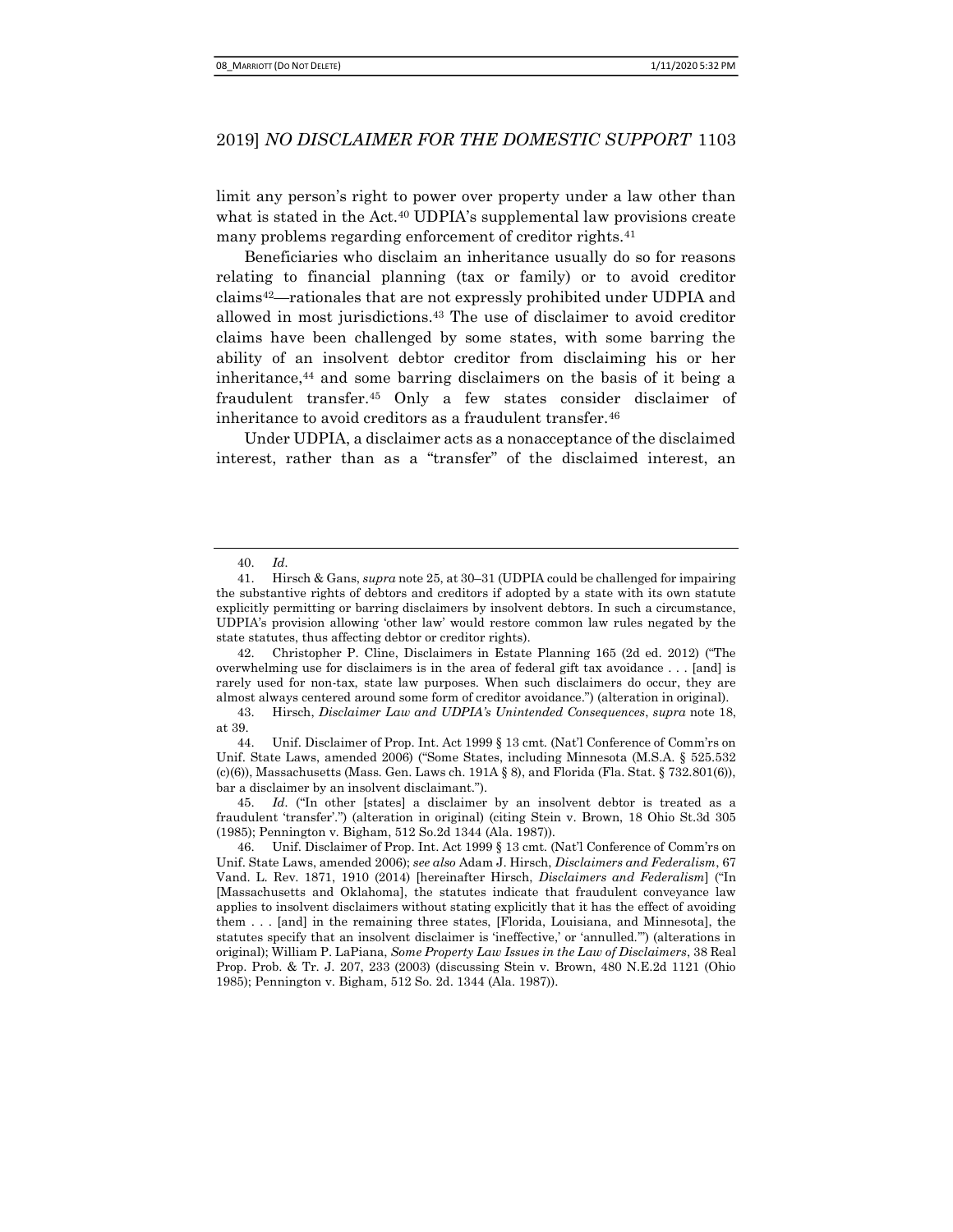element required to successfully prove a fraudulent transfer.<sup>47</sup> Therefore, a disclaimant is treated as never having received the disclaimed interest and is therefore deemed to never have had an ownership interest in the property.48 This has led most state courts to find "that this lack of transfer [allows] the disclaimed property [to be kept] out of the hands of creditors and prevents the disclaimer from being a fraudulent transfer."<sup>49</sup>

This legal fiction created by the Act makes objections to disclaimer based on claims of fraudulent transfers and creditor evasion hard to accomplish.50 The drafters of UDPIA failed to address this unintended consequence of the proposed provisions during the drafting phases of UDPIA.51 With the current provisions in place, insolvent debtors are thus able to "shift assets in which they have a proprietary interest into the hands of family members and out of the reach of creditors."<sup>52</sup> Furthermore, UDPIA includes no language requiring a beneficiary to disclaim within any particular time frame, thus giving the disclaimant ample time to formulate a strategy or make a decision.<sup>53</sup>

49. LaPiana, supra note 46, at 232 (citing  $In re$  Estate of Hansen, 248 N.E.2d 709 (Ill. Ct. App. 1969); Essen v. Gilmore,  $607$  N.W.2d  $829$  (Neb. 2000); In re Estate of Schiffman, 430 N.Y.S.2d 229 (Sur. Ct. 1980); Dyer v. Eckols, 808 S.W.2d 531 (Tx. Ct. App. 1991); Abbott v. Willey, 479 S.E.2d 528 (Va. 1997)).

50. See Hirsh, Disclaimer Law and UDPIA's Unintended Consequences, supra note 18, at 39 ("UDPIA also contains a separate provision stating unequivocally . . . that a disclaimer 'is not a transfer.' Common-law . . . in some jurisdictions . . . [that] bar insolvent disclaimers rest[s] invariably on the theory that [the disclaimers] comprise fraudulent transfers. UDPIA destroys the foundation for this argument and hence allows insolvent disclaimers, even if prior case law ruled otherwise."); see also Hirsh, The Code Breakers, supra note 10, at 368 ("At least one Commissioner spotted the problem during the plenary debate, but her observation appears not to have registered with the drafters.") (citing to Proceedings in the Committee of the Whole, Unif. Disclaimer of Prop. Int. Act 68 (July 23– 30, 1999) (statement by Comm'r. Marilyn Phelan)). The drafters now acknowledge that this was an unintended effect of the Act. Id.

51. Hirsh, The Code Breakers, supra note 10, at 367.

52. Id. at 342.

53. Hirsh, Disclaimer Law and UDPIA's Unintended Consequences, supra note 18, at 36 ("No language in UDPIA affirmatively permits disclaimers to be made at any time; the Act simply fails to set a deadline."); see also Hirsch, *The Code Breakers*, supra note 10, at 335–38.

<sup>47.</sup> Unif. Disclaimer of Prop. Int. Act 1999 § 5(f) Unif. Disclaimer of Prop. Int. Act 1999 § 13 cmt. (Nat'l Conference of Comm'rs on Unif. State Laws, amended 2006) ("A disclaimer made under this [Act] is not a transfer, assignment, or release.").

<sup>48.</sup> See Unif. Prob. Code § 2–1106(b)(3)(B) Unif. Disclaimer of Prop. Int. Act 1999 § 13 cmt. (Nat'l Conference of Comm'rs on Unif. State Laws, amended 2010) ("[D]isclaimed interest passes as if the disclaimant died immediately before the time of distribution."); see also Hirsch, The Code Breakers, supra note 10, at 367 (noting that the UDPIA has the unintended consequence of permitting insolvent disclaimers, because a section of UDPIA specifies that disclaimers are not a "transfer").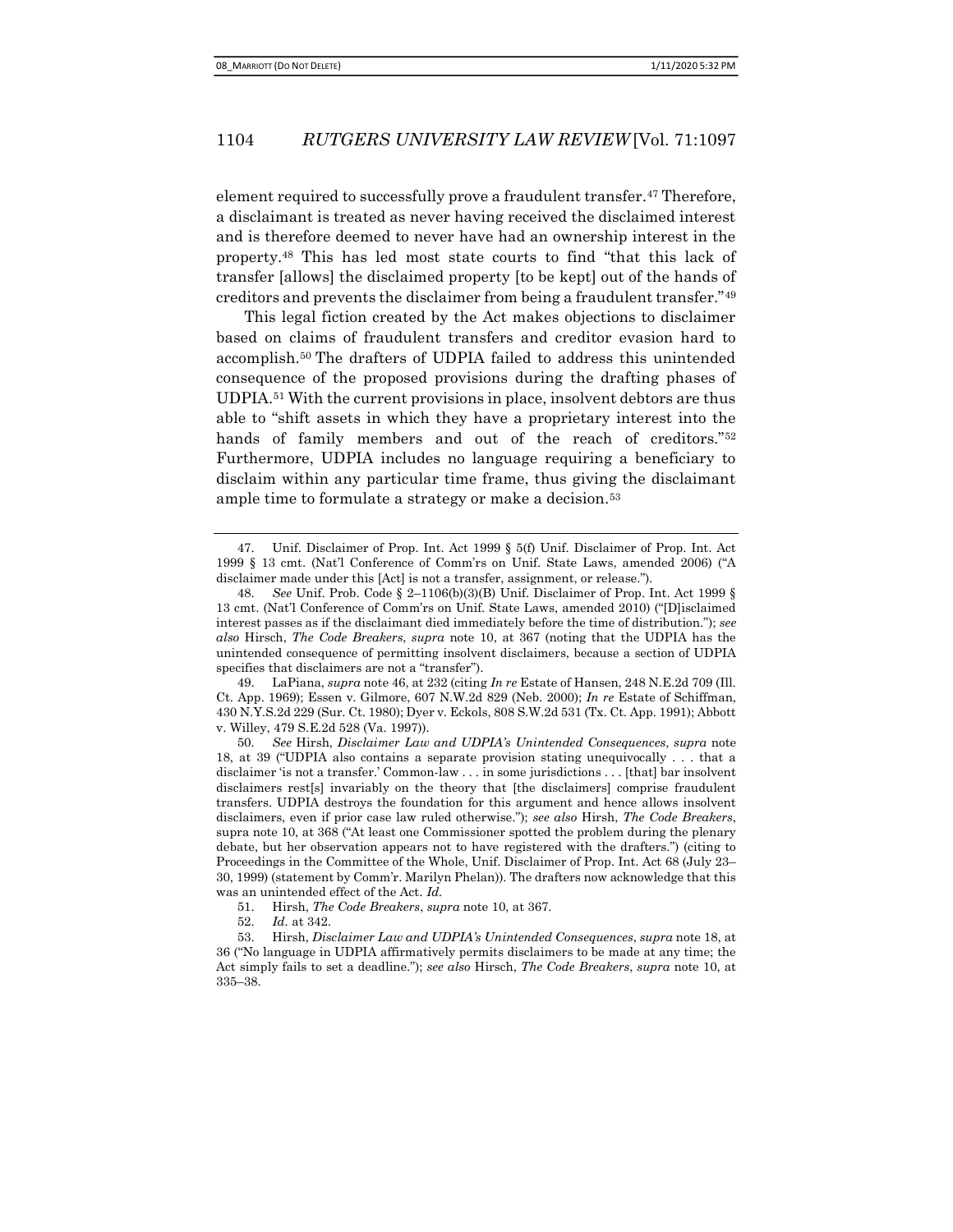Notwithstanding the legal fictions created by UDPIA that keep a disclaimer from being designated as a "transfer," courts have ruled that certain exceptions to disclaimer apply for public policy reasons.<sup>54</sup> Regarding disclaimants who owe federal taxes, the U.S. Supreme Court in Drye v. United States held that the disclaimant's interest in the disclaimed "property" or "right to property" was subject to the federal tax lien statute.55 The Court reasoned that Congress had intended the term "property" to reach "every species of right or interest protected by law and having exchangeable value"56 and that the list of items exempted from levy under the Internal Revenue Code 26 U.S.C.A. § 6334 is exclusive, and any inheritances or devises disclaimed under state law are not included in the statute's catalog of exempt property.57 This decision by the U.S. Supreme Court "virtually ignor[ed] the relation-back doctrine"58 that UDPIA created.

Beneficiaries may also be barred from disclaiming property if they have filed or are about to file a petition for bankruptcy.<sup>59</sup> The bankruptcy trustee would have the ability to make a claim to the inherited property under Section 544(b) or Section 548 of the United States Bankruptcy Code ("Bankruptcy Code").<sup>60</sup> The Bankruptcy Code broadly defines the

60. Id. at 1910–12. ("The trustee might do so by recourse to either of two avoiding powers . . . under section 544(b) of the Bankruptcy Code, the trustee can exercise any right that an actual unsecured creditor would have had to 'avoid any transfer' at state law.") (quoting 11 U.S.C. § 544(b)(1) (2012)). The other option is available to the trustee in bankruptcy under section 548 of the Bankruptcy Code, "which grants the trustee an

<sup>54.</sup> See, e.g., Drye v. United States, 528 U.S. 49, 61 (1999).

<sup>55.</sup> Id. Taxpayer attempted to utilize Arkansas state law to disclaim inheritance from mother's estate because he owed \$325,000 on unpaid tax assessments to the IRS. *Id.* at 53. He disclaimed the inheritance so that it passed to his daughter, who then created a spendthrift trust for the benefit of the taxpayer, his spouse, and his daughter during their lifetime. Id. at 53–54. The Arkansas law created a legal fiction, similar to that created under UDPIA, where the disclaimant predeceased decedent, and consequently the disclaimant's share of the estate passes on to the next person in line. Id. at 53. The Court found that the taxpayer's disclaimer did not defeat the federal tax liens because the "Internal Revenue Code's prescriptions are most sensibly read to look to state law for delineation of the taxpayer's rights or interests [in the property the Government seeks to reach], but to leave to federal law the determination whether those rights or interests constitute 'property' or 'rights to property' under § 6321." Id. at 52. Therefore, the Court rendered inoperative the Arkansas state law allowing Dyre right to disclaim his inheritance. Id.

<sup>56.</sup> Id. at 56.

<sup>57.</sup> Id.

<sup>58.</sup> Cline, supra note 42, at 166.

<sup>59.</sup> Hirsch, Disclaimers and Federalism, supra note 46, at 1910 ("If an insolvent debtor disclaims an inheritance prior to a petition for relief, the trustee in a bankruptcy could challenge the disclaimer's validity, seeking to recover the inheritance for the bankruptcy estate.").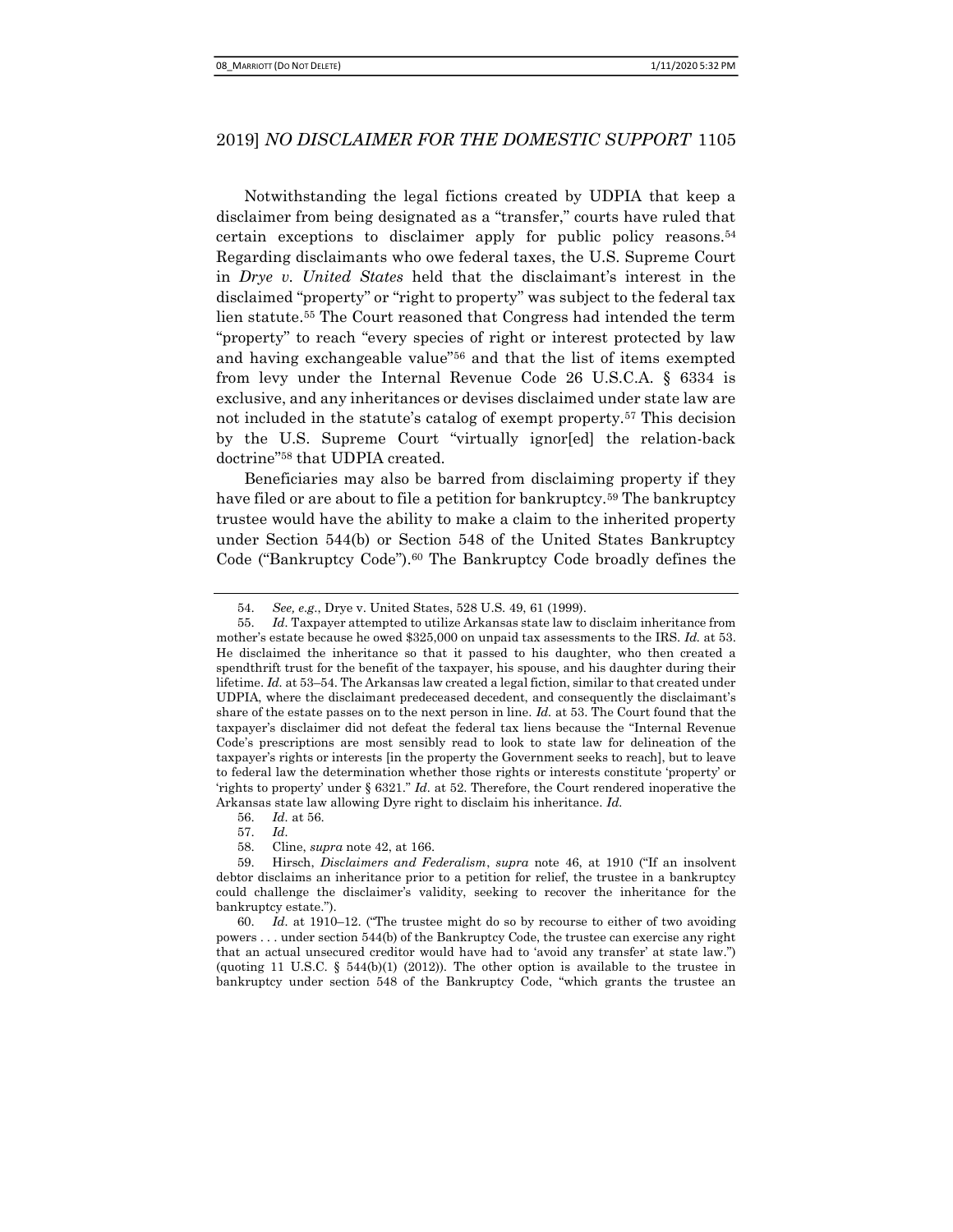term "transfer" to include "direct or indirect . . . disposing of or parting with property or an interest in property,"<sup>61</sup> which could include disclaimer.62 The powers vested in the bankruptcy trustee by Section 544(b) and 548 rely on state law, however, "so the usefulness of this avoiding power will turn on whether the domicile of the benefactor treats an insolvent disclaimer as a fraudulent transfer. Some states do as a matter of common law, although most do not."<sup>63</sup>

Since many state disclaimer statutes codify that "a disclaimer 'relates back for all purposes' to the time when the benefactor died . . . state law may deem beneficiaries never to have owned an interest in the property they disclaimed, and 'a "transfer" cannot occur without "property" or an "interest in property."'"64 There are some states that consider an insolvent disclaimer as a fraudulent transfer, and this allows a bankruptcy trustee to avoid insolvent disclaimers as fraudulent transfers under Section 544(b) or 548 of the Bankruptcy Code.<sup>65</sup>

Courts have also held that disclaimers are barred when the disclaimant's inheritance could have been an "available resource" used to cover medical costs provided by Medicaid.<sup>66</sup> In  $In$   $re$  Estate of Scrivani, the court held that the disclaimant, an 84-year-old patient and Medicaid recipient, who attempted to disclaim an inheritance from her sister, 67

63. Id. at 1910.

64. Id. at 1912 (citations omitted). For a further discussion on court holdings on whether pre-petition disclaimers are deemed transfers for bankruptcy purposes, see *id.* at 1909–28; see also Cline, supra note 42, at 167–72.

65. Hirsch, Disclaimers and Federalism, supra note 46, at 1912–13. The outcome would be different in states that do not have any laws that render inheritance disclaimer a fraudulent transfer; see, e.g., In re Costas, 555 F.3d 790, 796 (9th Cir. 2009) (The debtor executed her disclaimer before filing bankruptcy, meaning "the retroactive divestment of property interests occurred prior to the bankruptcy estate gaining any interests in the right to disclaim. Therefore, the state law did not operate to defeat any pre-existing interests.").

independent power to avoid fraudulent transfers . . . [but] only if creditors could have avoided them under state law." Id.

<sup>61. 11</sup> U.S.C. § 101(54)(D) (2012).

<sup>62.</sup> Hirsch, Disclaimers and Federalism, supra note 46, at 1912. The Bankruptcy Code, however, fails to define the term "property."  $Id$ . The Bankruptcy Code takes its meaning of "property" from state law. Id. And in some states' laws, a disclaimer "relates" back for all purposes" to a time prior to when the property or interest in property was ever owned by the disclaimant, thus resulting in varying results. Id. at n.236 (quoting Vt. Stat. Ann. tit. 14, § 1954(a) (2011)) (noting that "[t]his or similar language is today codified in nineteen states.").

<sup>66.</sup> See In re Estate of Scrivani, 455 N.Y.S.2d 505 (Sup. Ct. 1982); see also Hirsch, The Problem of the Insolvent Heir, supra note 19, at 602–03; LaPiana, supra note 46, at 234.

<sup>67.</sup> In re Estate of Scrivani, 455 N.Y.S.2d at 507.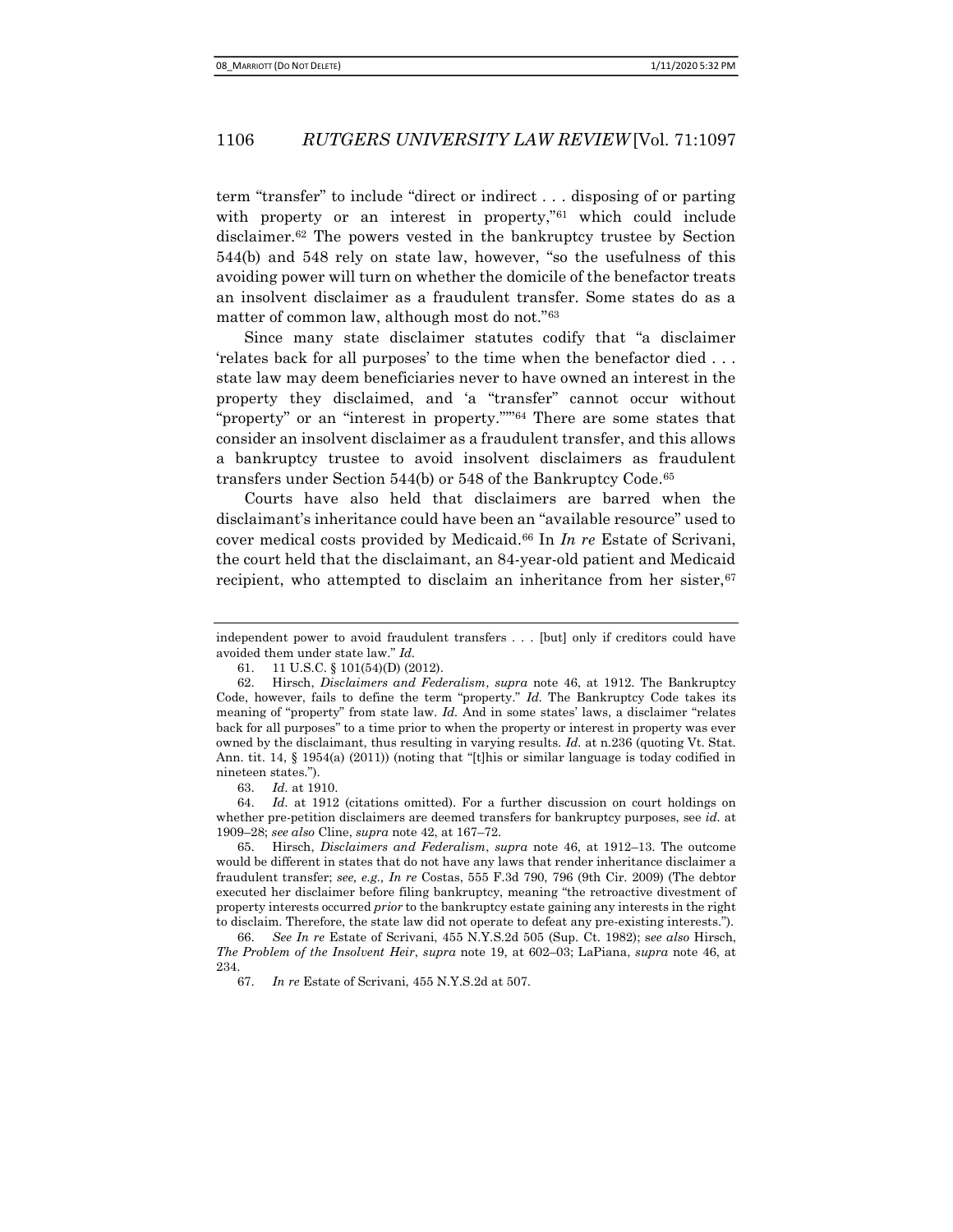could not renounce her claim to the inheritance.68 The Court emphasized the Medicaid program's public policy objective of providing "comprehensive, government-financed medical care for those citizens who would otherwise be unable to afford adequate care"69 and found that the Medicaid legislation "includes as an 'available resource' the 'uncompensated value of any nonexempt resource transferred within twenty-four months prior to the application for medical assistance.'"<sup>70</sup>

The Court acknowledged that the disclaimant's "renunciation speaks retroactively as of the decedent's death, thus effecting a situation equivalent [where] . . . no gift ever vested in the beneficiary,"<sup>71</sup> but found that the status of the inheritance itself cannot be altered, as "[i]t is an inchoate property interest, which clearly has value and is available to the beneficiary."72 This "available resource" renounced by the disclaimant "while not itself illegal, is incompatible with other principles of law."73 The disclaimant was therefore not able to disclaim the inheritance, and the funds had to be utilized for the care of the Medicaid recipient until its exhaustion.<sup>74</sup>

The Court in Scrivani expressed its concern about keeping the objectives of the Medicaid program consistent with other government entitlement programs that provided assistance on the basis of need, and that the economic viability of the programs depended on the diligent observation of eligibility requirements.75 The Court concluded that "while a renunciation is technically not a transfer of specific property in which the beneficiary holds title, it is the transfer of a resource,"76 and therefore the inheritance cannot be renounced in order to qualify for Medicaid.<sup>77</sup>

Legal scholars are not surprised by the court rulings in several states that have similar holdings to the one in Scrivani,<sup>78</sup> especially "[g]iven the enormous financial demands of the Medicaid program . . . ."79 The most

<sup>68.</sup> Id. at 511.

<sup>69.</sup> Id. at 509.

<sup>70.</sup> Id. at 510 (citing N.Y. Soc. Serv. Law § 366(5) (2019)).

<sup>71.</sup>  $Id.$  at 509.

<sup>72.</sup> Id. at 510.

<sup>73.</sup> Id. at 509.

<sup>74.</sup> Id. at 511.

<sup>75.</sup> Id. at 510.

<sup>76.</sup> Id.

<sup>77.</sup> Id. at 511.

<sup>78.</sup> See Hirsch, The Problem of the Insolvent Heir, supra note 19, at 601–03; LaPiana, supra note 46, at 234–35.

<sup>79.</sup> LaPiana, supra note 46, at 235.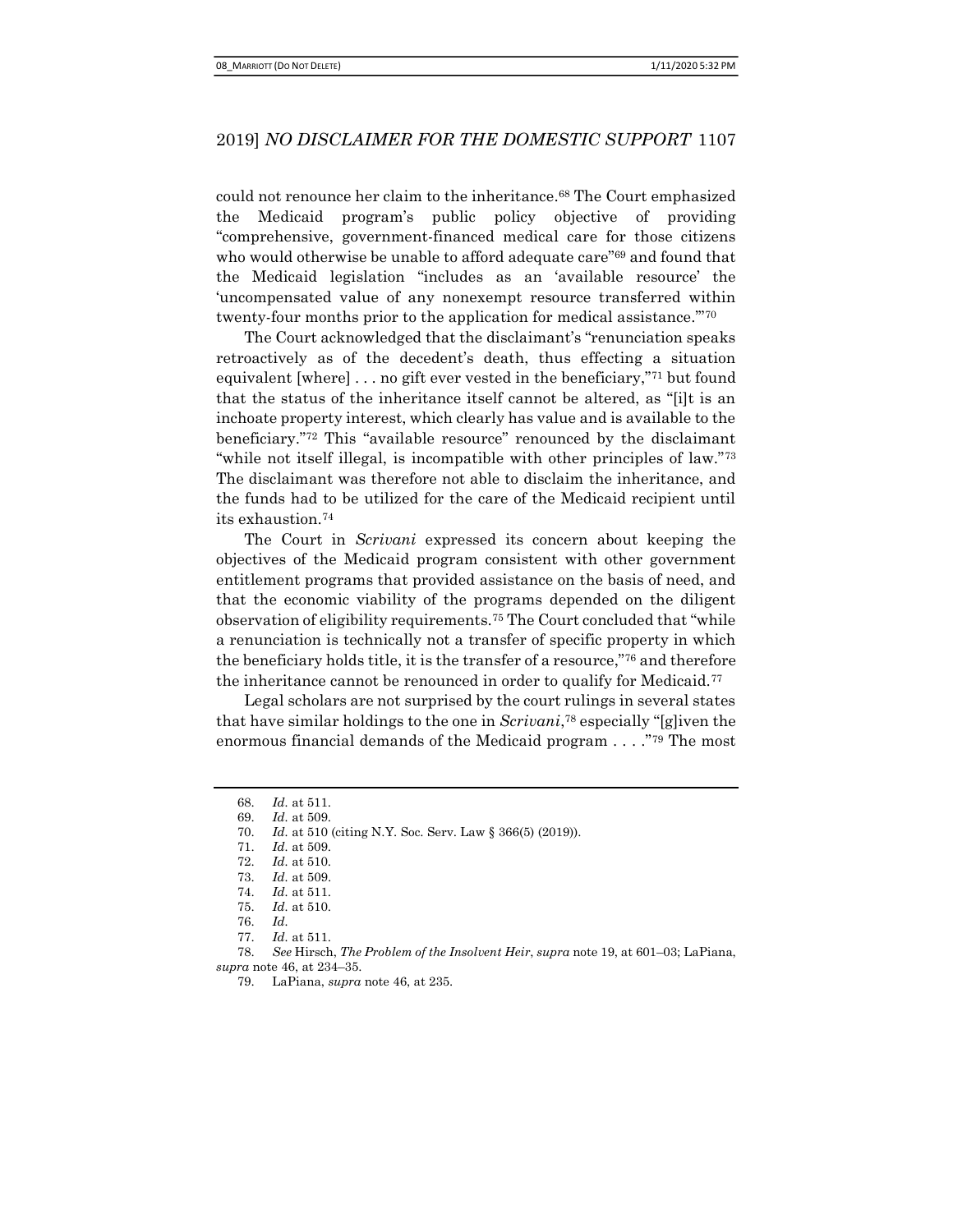interesting aspect of this Medicaid exception granted by the courts is that "[t]he same states that refuse to recognize disclaimers in the Medicaid context recognize the relation back doctrine as applied outside of the public assistance context."80 This ruling shows that courts are willing to bend the legal fictions established in disclaimer statutes in order to support public policy initiatives.

A more recent decision in the Ninth Circuit held that a debtor's disclaimer of inherited property was a transfer of property subject to the Federal Debt Collection Procedures Act (FDCPA), and therefore void.<sup>81</sup> In this case, the United States Small Business Administration ("SBA") sought to collect on a default judgment arising from a loan guaranteed by the SBA between a private bank and the Debtor.<sup>82</sup> The Debtor disclaimed an inheritance, as allowed under California statute, <sup>83</sup> in an attempt to avoid payment on the debt.<sup>84</sup>

The California statute provides that "[a] disclaimer is not a voidable transfer."85 This law directly conflicted with the FDCPA, which defines "transfer" in a way that included the Debtor's disclaimer.86 The court found that the Supremacy Clause applies here to solve the conflict between California law and the FDCPA, with the FDCPA prevailing over the California statute.<sup>87</sup> The court provided further reasoning for voiding the debtor's disclaimer of inheritance by finding that the FDCPA significantly parallels the federal tax lien statute at issue in the Drye case, and accordingly extended the reasoning in Drye that "[t]he control rein . . . [the Debtor] held under state law . . . rendered the inheritance 'property' or 'rights to property' belonging to him within the meaning of [the FDCPA]," to this case.<sup>88</sup>

These holdings illustrate that the courts have been forced to step in and fix the many gaps left open by UDPIA, especially to ensure that the statutory language created by UDPIA does not circumvent certain public policy protections. But these public policy exceptions created by the courts have created a lot of confusion, and recent attempts to amend

<sup>80.</sup> Id.

<sup>81.</sup> United States Small Bus. Admin. v. Bensal, 853 F.3d 992, 1000 (9th Cir. 2017).

<sup>82.</sup> Id. at 994.

<sup>83.</sup> Cal. Prob. Code § 283 (West 2016).

<sup>84.</sup> Bensal, 853 F.3d at 994.

<sup>85.</sup> Cal. Prob. Code § 283 (West 2016).

<sup>86.</sup> Bensal, 853 F.3d at 997.

<sup>87.</sup> Id. at 997–98.

<sup>88.</sup> Id. at 1000 (citing Drye v. United States, 528 U.S. 49, 61 (1999)).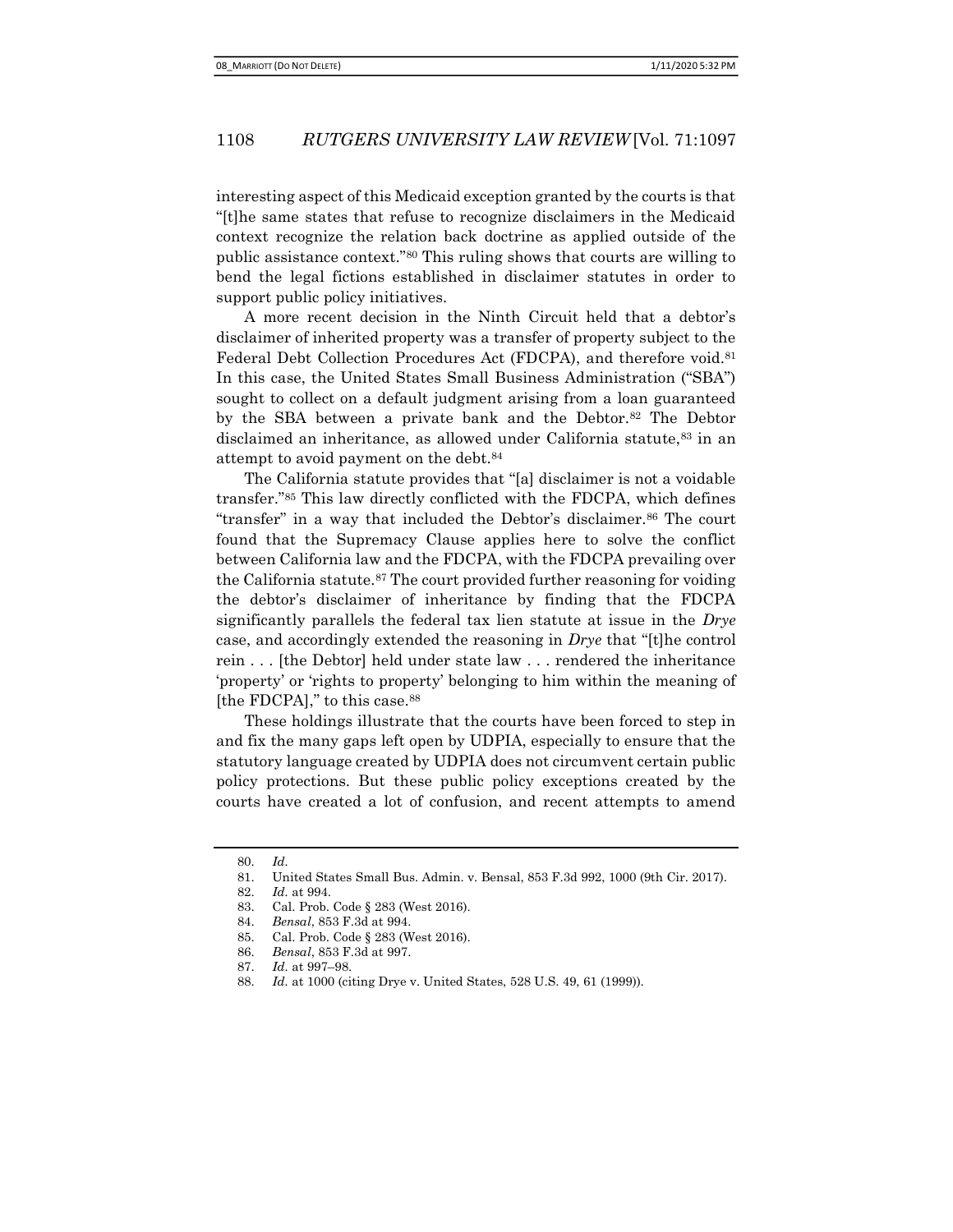UDPIA have not solved any of its inherent problems and deficiencies,  $89$ including providing protections to creditors who are owed domestic support obligations.<sup>90</sup>

## II. PROTECTIONS PROVIDED TO DOMESTIC SUPPORT CREDITORS IN THE UNIFORM TRUST CODE

One section of uniform law that protects domestic support obligations is the Uniform Trust Code ("UTC"), the primary source of statutory law governing the creation and operation of trusts.91 The UTC contains many provisions that allow settlors of a trust to structure trusts in a way that protects assets from creditors of the beneficiaries.92 For example, in a discretionary trust, trustees have broad discretion in determining the "amount, timing, and allocation of trust distributions among the beneficiaries."93 Creditors are able to obtain a court order attaching its claim to the beneficiary's interest in the discretionary trust,<sup>94</sup> and such an attachment imposes a requirement on the trustee to pay the creditor any distribution that the beneficiary had a vested right to receive.95 But the beneficiary only has a vested right to receive trust assets when the trustee exercises discretion in favor of making a distribution,<sup>96</sup> and the UTC does not require a trustee to exercise discretion and distribute

<sup>89.</sup> Hirsch, Disclaimers and Federalism, supra note 46, at 1905 ("Ironically, the uniform acts for inheritance and disclaimer law, first promulgated in 1969, have, if anything, exacerbated the tropism toward diversity. Unlike the Uniform Commercial Code, the Uniform Probate Code and related products have never gained anything close to universal adoption, but they did succeed in stirring things up, encouraging more states to codify and to reexamine and fiddle with statutes already in place.").

<sup>90.</sup> Hirsch & Gans, supra note 25, at 28 ("[T]he issue of creditors' rights is nowhere raised, or even mentioned, suggesting that the drafters overlooked it.").

<sup>91.</sup> Unif. Trust Code (Unif. Law Comm'n 2010).

<sup>92.</sup> Reid Weisbord, David Horton & Stephen Urice, Wills, Trusts, and Estates: The Essentials 389, 404–10 (2018) (stating discretionary trusts, support trusts, and spendthrift trusts all contain natural asset protections because of its limits on the beneficiary's right to compel distribution or expressly prohibit the trustee from making distributions directly to a beneficiary's creditors).

<sup>93.</sup> Id. at 390.

<sup>94.</sup> Unif. Trust Code § 501 (Unif. Law Comm'n 2005) ("[T]he court may authorize a creditor . . . of the beneficiary to reach the beneficiary's interest by attachment of present or future distributions to or for the benefit of the beneficiary or other means.").

<sup>95.</sup> Weisbord, Horton & Urice, supra note 92, at 404.

<sup>96.</sup> Id.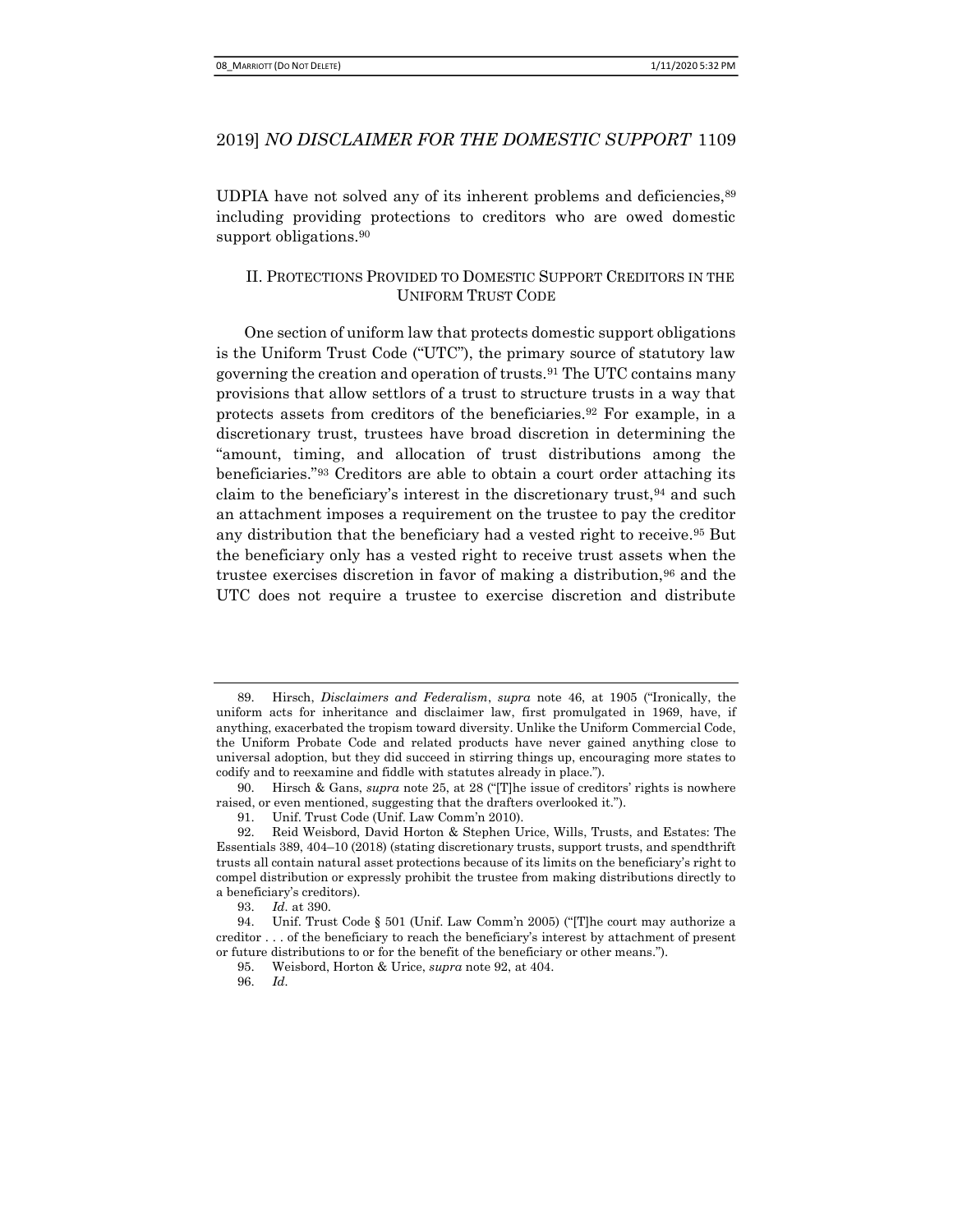assets to the beneficiary, even if the discretion is in the form of a standard of distribution or the trustee has abused the discretion.<sup>97</sup>

The only limitation on the trustee's discretion in the UTC is to protect domestic support creditors.98 UTC 504(c) allows domestic support creditors to obtain relief from the court through an order compelling the trustee to issue a distribution "to satisfy a judgment or court order against the beneficiary for support or maintenance of the beneficiary's child, spouse, or former spouse."<sup>99</sup>

The legislature drafted this provision specifically for the public policy objective of protecting domestic support creditors<sup>100</sup> because  $504(b)$ "forbids a creditor from compelling a distribution from the trust, even if the trustee has failed to comply with the standard of distribution or has abused a discretion."101 Furthermore, under Section 504(d) "the power to force a distribution due to an abuse of discretion or a failure to comply with the standards of a trustee belongs solely to the beneficiary [of the trust]" and not to any creditor.<sup>102</sup>

Although the creditor will not be able to recover any more than what is routinely distributed to the beneficiary,103 the creditor is at least able to satisfy some of the debt and receive a steady stream of income by attaching its domestic support obligation to the future distributions to the beneficiary.104 Once the claim is made by the domestic support

<sup>97.</sup> Unif. Trust Code § 504(b) (Unif. Law Comm'n 2004) ("Except as otherwise provided in subsection (c), whether or not a trust contains a spendthrift provision, a creditor of a beneficiary may not compel a distribution that is subject to the trustee's discretion, even if: (1) the discretion is expressed in the form of a standard of distribution; or (2) the trustee has abused the discretion.").

<sup>98.</sup> Unif. Trust Code § 504(c) (Unif. Law Comm'n 2004) states "[t]o the extent a trustee has not complied with a standard of distribution or has abused a discretion: (1) a distribution may be ordered by the court to satisfy a judgment or court order against the beneficiary for support or maintenance of the beneficiary's child, spouse, or former spouse; and (2) the court shall direct the trustee to pay to the child, spouse, or former spouse such amount as is equitable under the circumstances but not more than the amount the trustee would have been required to distribute to or for the benefit of the beneficiary had the trustee complied with the standard or not abused the discretion.").

<sup>99.</sup> Unif. Trust Code § 504(c)(1) (Unif. Law Comm'n 2004).

<sup>100.</sup> John K. Eason, Policy, Logic, and Persuasion in the Evolving Realm of Trust Asset Protection, 27 Cardozo L. Rev. 2621, 2645–46 (2006).

<sup>101.</sup> Unif. Trust Code § 504 cmt. (Unif. Law Comm'n 2004).

<sup>102.</sup> Id.

<sup>103.</sup> Unif. Trust Code § 504(c)(2) (Unif. Law Comm'n 2004).

<sup>104.</sup> Id.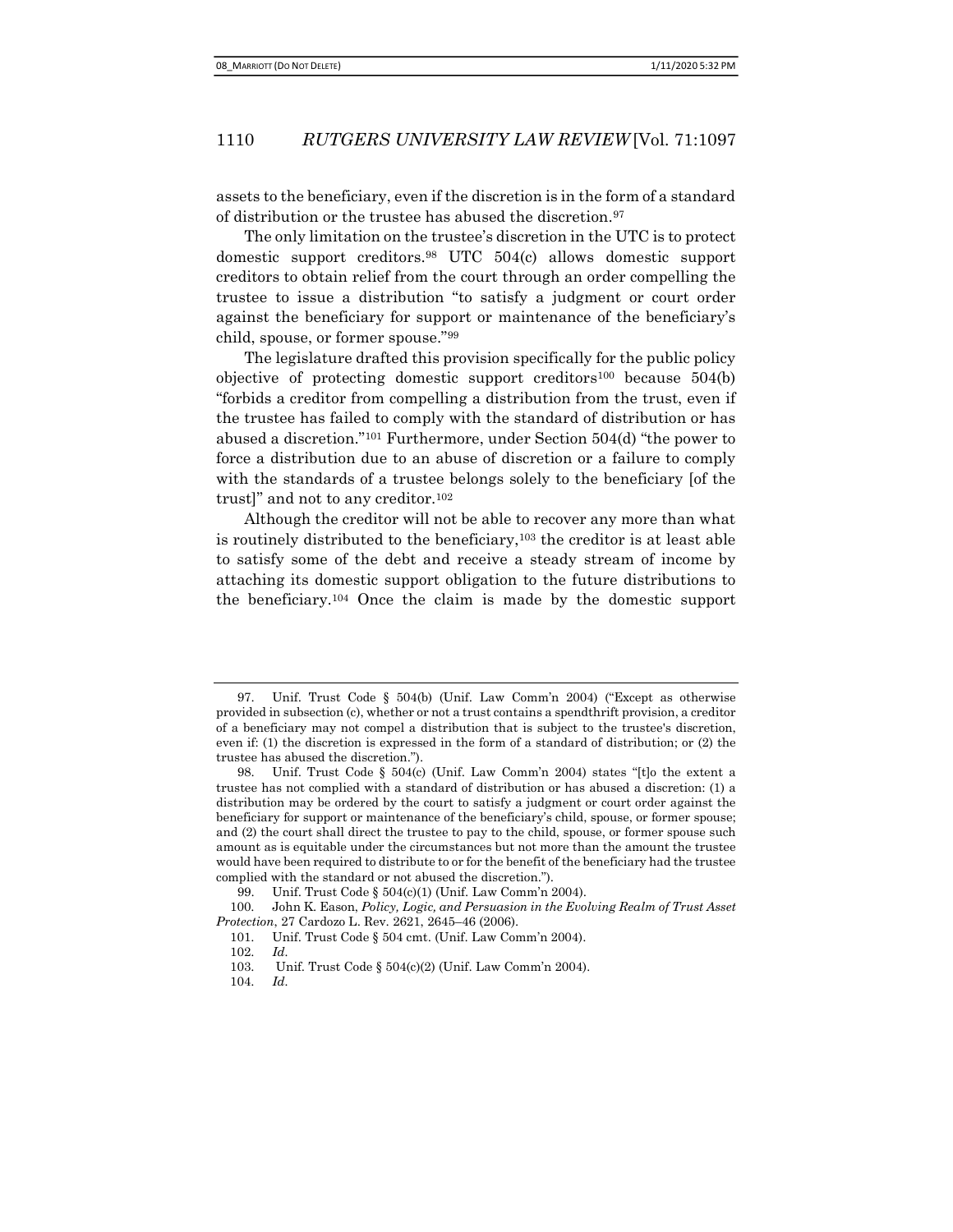creditor, the court must direct the trustee of the trust to pay the amount that is equitable under the circumstances.<sup>105</sup>

Claims made by these creditors are honored by the courts "[r]egardless of whether or not their claims were previously recognized in most states."106 This provision has been widely embraced by the courts and states despite contentions by critics who contend that this exception threatens the traditional protections afforded in discretionary trust interests.107 The position taken by the UTC "simply represents a logical implementation of a public policy choice favoring a class of dependent creditors over a settlor's protective intentions, as embodied in the chosen discretionary trust structure."108 Furthermore, these creditors are not "simply given carte blanche to access the trust for satisfaction of their claims,"109 but are merely "compel[ling] a distribution where the trustee has failed to comply with some standard guiding distributions, or where the trustee has otherwise abused its discretion."110 This ability to compel distributions from a discretionary trust under section 504(b) is only available to domestic support creditors; all other creditors are expressly barred from being able to do so.<sup>111</sup>

Spendthrift trusts provide an even more powerful form of asset protection, prohibiting attachment of creditor claims to the beneficiary's interest in a trust.112 Section 502 of the UTC has withstood all types of claims, even tort creditors who have made a public policy argument on the enforceability of their debt.113 Once again, however, the UTC provides

<sup>105.</sup> Unif. Trust Code § 504 cmt. (Unif. Law Comm'n 2004). Before fixing the amount to be paid to the domestic support creditor, the court "should consider that in setting the respective support award, the family court has already considered the respective needs and assets of the family." Id.

<sup>106.</sup> Eason, supra note 100, at 2643.

<sup>107.</sup> Id.

<sup>108.</sup> Id.

<sup>109.</sup> Id. at 2644.

<sup>110.</sup> Id. at 2643–44.

<sup>111.</sup> Id. at 2644.

<sup>112.</sup> Unif. Trust Code § 502(c) (Unif. Law Comm'n 2010) ("[A] creditor or assignee of the beneficiary may not reach the interest or a distribution by the trustee before its receipt by the beneficiary."). "[A] creditor of the beneficiary . . . may only attempt to collect directly from the beneficiary after payment is made." Unif. Trust Code § 502 cmt. (Unif. Law Comm'n 2010). Spendthrift protection arises under state trust law but is enforceable under bankruptcy law. See 11 U.S.C. § 541(c)(2) (2019).

<sup>113.</sup> See e.g. Scheffel v. Krueger, 782 A.2d 410 (N.H. 2001) (holding that creditor, a minor, who was sexually assaulted by the beneficiary of a spendthrift trust, could not attach her tort judgment to the beneficiary's interest in the trust; the Court was not persuaded by this public policy argument and justified its holding by stating that there is no language in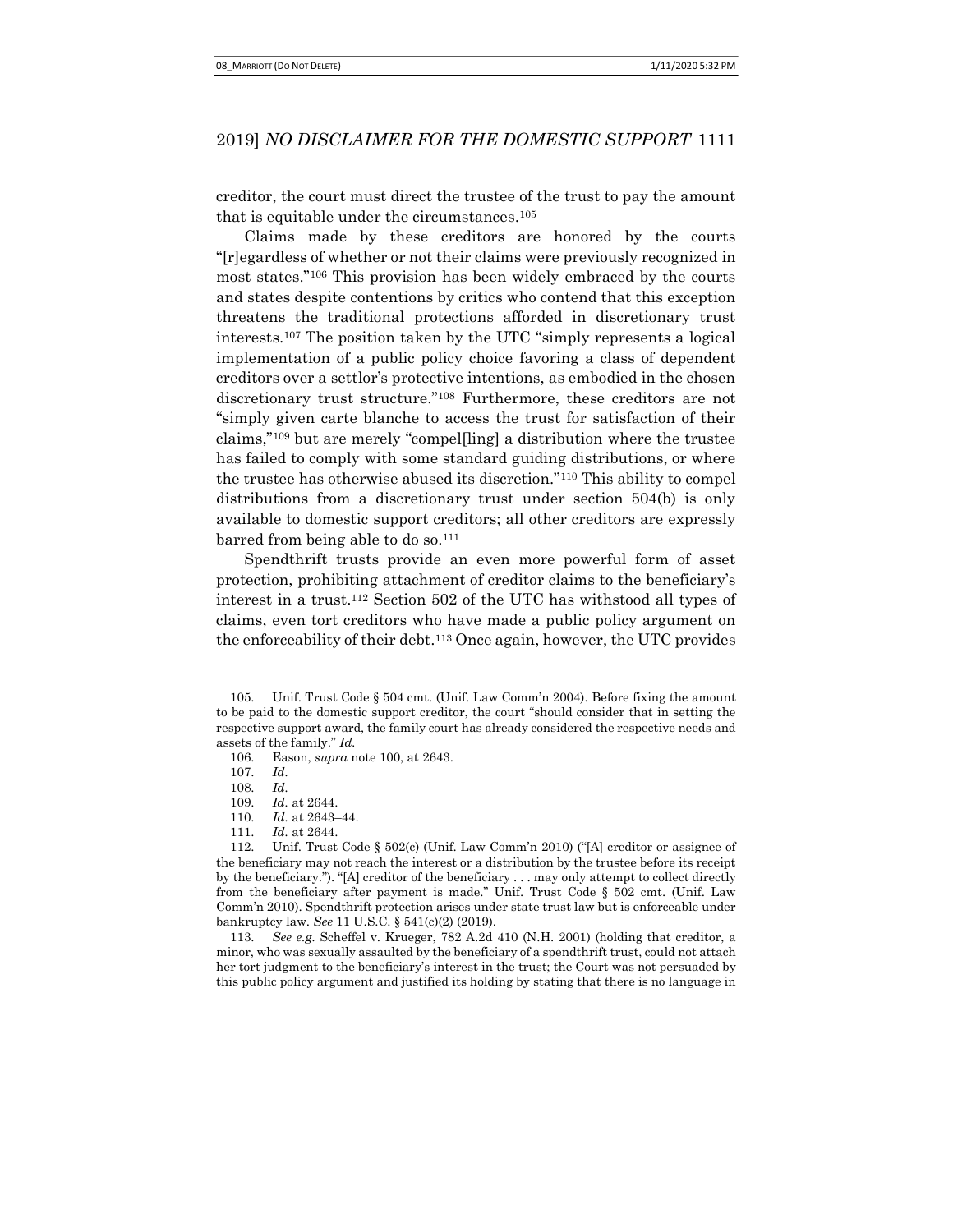exceptions to the elusive spendthrift trust provisions under Section 503 to just three classes of creditors, one of them being creditors who are owed unpaid family support obligations.114 This exception allows a beneficiary's child, spouse, or former spouse with a judgment or court order against the beneficiary for support or maintenance to attach their claim to a present or future distribution that would be made to the beneficiary.115 The only other two creditors provided an exception are the attorney who provided services for the trust and the United States government.<sup>116</sup>

The drafter of the UTC adopted these exceptions to provide domestic support creditors with remedies that are consistent with majority rule, Restatements of Trusts Law,117 and federal bankruptcy law.118 The drafters intended "[t]his exception [to] allow[] a beneficiary of modest means to overcome an obstacle preventing the beneficiary's obtaining services essential to the protection or enforcement of the beneficiary's rights under the trust."119 Courts are also "increasingly reluctant to afford a trust beneficiary the protection of a spendthrift clause in cases

119. Id.

the statutory provisions that suggest the legislature intended a tort creditor be exempted from a spendthrift provision); see also Unif. Trust Code § 503 cmt. (Unif. Law Comm'n 2005) ("The drafters also declined to create an exception for tort claimants."). For a further discussion of the exception for tort claims, see Restatement (Third) of Trusts § 59 rep's notes to cmt. a–a(2) (Am. Law Inst. 2003).

<sup>114.</sup> Unif. Trust Code § 503(b) (Unif. Law Comm'n 2005) ("A spendthrift provision is unenforceable against: (1) a beneficiary's child, spouse, or former spouse who has a judgment or court order against the beneficiary for support or maintenance; (2) a judgment creditor who has provided services for the protection of a beneficiary's interest in the trust; and (3) a claim of this State or the United States to the extent a statute of this State or federal law so provides.").

<sup>115.</sup> Unif. Trust Code § 503 cmt. (Unif. Law Comm'n 2005). The comment section further clarifies that unlike Unif. Trust Code § 504, this provision "does not authorize the spousal or child claimant to compel a distribution . . . to the extent the trustee has abused a discretion or failed to comply with a standard for distribution." Id. The spousal or child claimant can only attach to distributions that are "required by the express terms of the trust, such as mandatory payments of income, and distributions the trustee has otherwise decided to make, such as through the exercise of discretion." Id.

<sup>116.</sup> Id.

<sup>117.</sup> Restatement (Second) of Trusts § 157 cmt. cl. (a) (Am. Law Inst. 1959) ("The beneficiary should not be permitted to have the enjoyment of his interest under the trust while neglecting to support his dependents."); Restatement (Third) of Trusts § 59(a) cmt. cl. (a) (Am. Law Inst. 2003) ("On public-policy grounds, the beneficiary should not be permitted to enjoy a beneficial interest in a trust while neglecting the support of dependents.").

<sup>118.</sup> Unif. Trust Code § 503 cmt. (Unif. Law Comm'n 2005).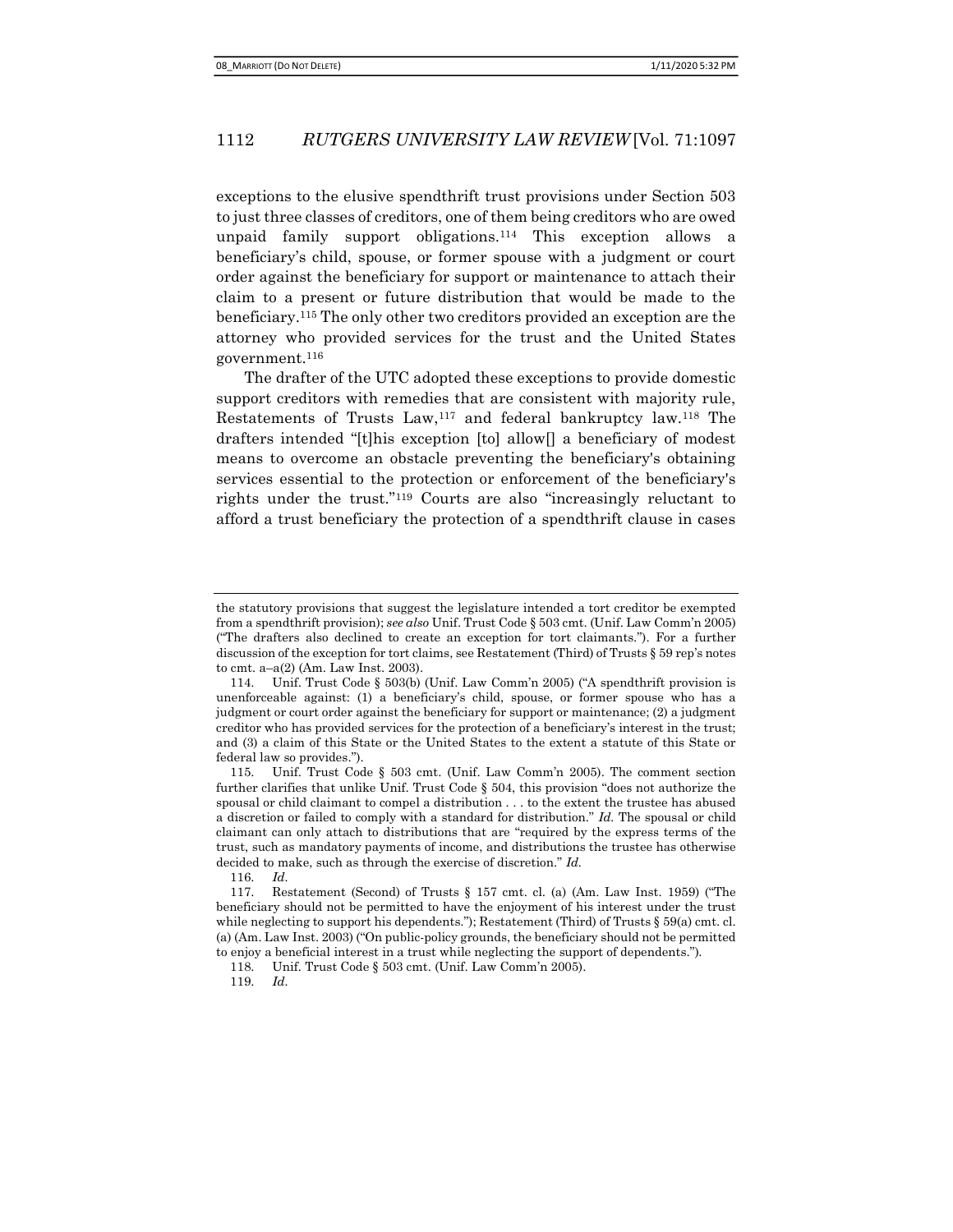involving child or spousal support, even where state statutes do not expressly include such an exception."<sup>120</sup>

These protections provided under UTC 503 and UTC 504 do not solve all issues on collecting such a debt, but they at least create a "marginal benefit to these domestic support creditors because the beneficiary's ineligibility to receive trust distributions creates an incentive to repay the outstanding debt."<sup>121</sup>

UDPIA needs to be amended to include protections for domestic support creditors, similar to those provided under the UTC.

#### III. PROTECTIONS PROVIDED TO DOMESTIC SUPPORT CREDITORS IN THE UNITED STATES BANKRUPTCY CODE

Bankruptcy law is another area of federal law that protects creditors owed alimony and child support payments. Protections for this vulnerable class of creditor were first passed by Congress in the Bankruptcy Reform Act of 1994 "pertaining to consumer bankruptcies, including . . . ensuring that the bankruptcy process cannot be utilized to avoid alimony and child support obligations."122 These protections for domestic support creditors were further strengthened in the Bankruptcy Abuse Prevention and Consumer Protection Act of 2005 ("BAPCPA").<sup>123</sup> Perceived deficiencies in domestic support creditor protections in bankruptcy motivated "[d]omestic support enforcement agencies and other state and federal governmental agencies [to be] at the forefront supporting these domestic creditor amendments."<sup>124</sup> Both the 1994 amendments and BAPCPA have significantly elevated the status of

<sup>120.</sup> Howard M. Zaritsky, Transferees with Creditor or Marital Problems, in Tax Planning for Family Wealth Transfers: Analysis with Forms ¶ 7.05, at 24 (Thomson Reuters Tax and Accounting, 2019), 1999 WL 1032107. For a further discussion of case law favoring protection of child or spousal support creditors, see id. at 23–30.

<sup>121.</sup> Weisbord, Horton & Urice, supra note 92, at 405.

<sup>122.</sup> H.R. Rep. No. 103–835, at 34 (1994). The Congressional Committee stated "[t]his subsection will make such obligations nondischargeable in cases where the debtor has the ability to pay them and the detriment to the nondebtor spouse from their nonpayment outweighs the benefit to the debtor of discharging such debts."  $Id$  at 54. Before the passage of this legislation in 1994, protections to non-debtor spouses and dependents in bankruptcy proceedings were limited. Lynne F. Riley, BAPCPA at Ten: Enhanced Domestic Creditor Protections and Enforcement Rights, 90 Am. Bankr. L.J. 267, 268 (2016).

<sup>123.</sup> Riley, supra note 122, at 267. ("Prominent among these [BAPCPA] amendments were provisions for increasing protections and enhancing enforcement rights for domestic creditors in bankruptcy cases.").

<sup>124.</sup> Id.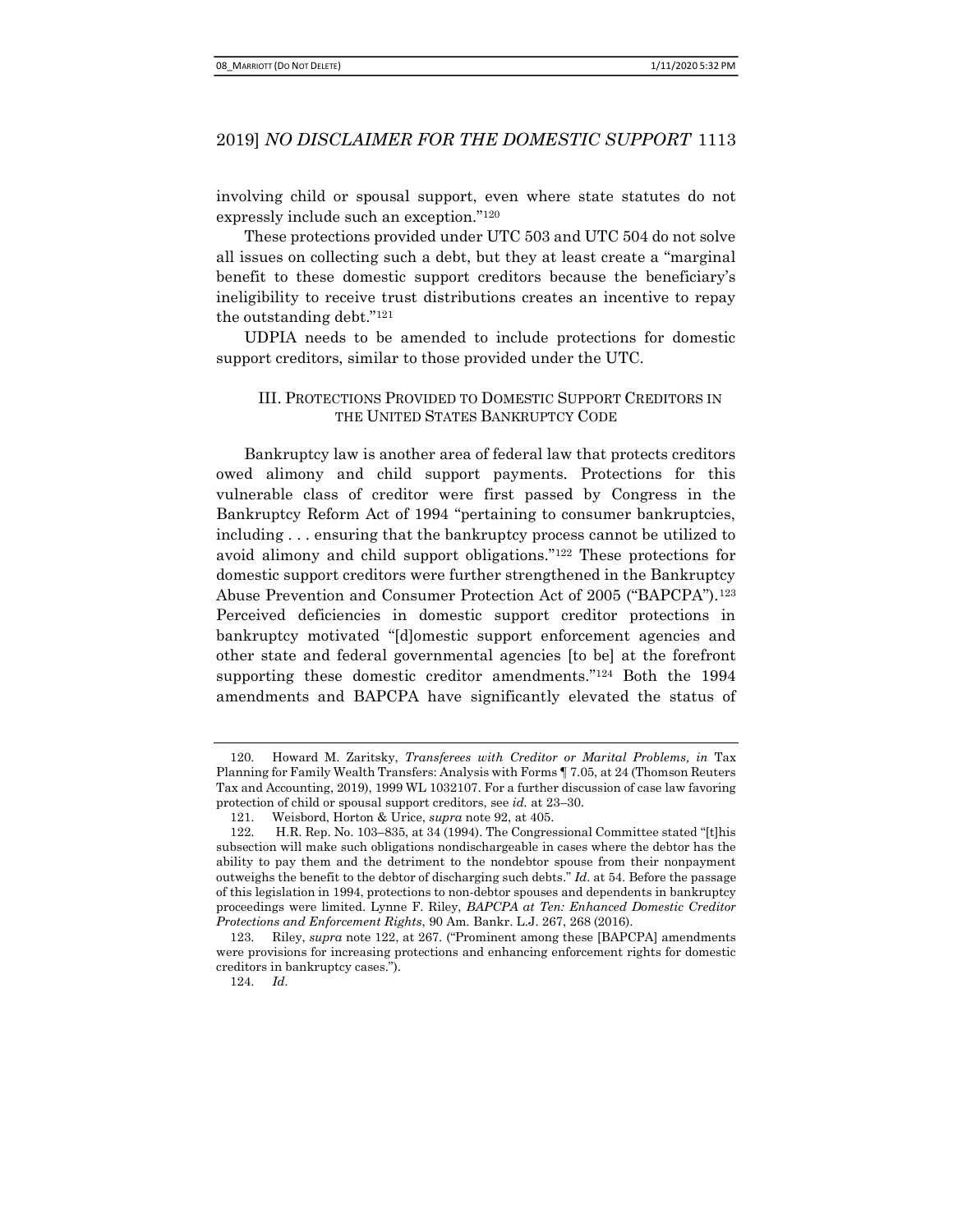domestic support creditors in bankruptcy and provide enhanced protections and enforcement rights that include:

(1) elevation of domestic support priority status; (2) shrinking of the automatic stay through added domestic support creditor exceptions; (3) expansion and ease of establishing nondischargeability of domestic support and other divorcerelated domestic debts; (4) enhanced jurisdiction of family courts to adjudicate the rights of domestic creditors in concurrent and sequential divorce and bankruptcy cases; and (5) mandatory noticing of collection and enforcement rights to domestic support creditors and state enforcement agencies by trustees in all chapters where individuals seek bankruptcy relief.<sup>125</sup>

Debtors who file bankruptcy petitions with the court to discharge debts have a general right to a "fresh start" upon completion of the case.126 But there are a few exceptions to the types of debts that may be discharged in a bankruptcy case, and domestic support obligations are one of nineteen exceptions to a bankruptcy debtor's discharge.127 This exception to a discharge of debt is one amongst few public policy exceptions granted by the Bankruptcy Code.<sup>128</sup>

Once a debtor files for bankruptcy and lists the alimony and child support obligation, the creditor (spouse) is notified and is required to file an objection with the bankruptcy court as to the dischargeability of the debt.129 The burden of proof lies with the objecting creditor to prove that the debt was established by the court for support and therefore nondischargeable.130 The analysis used by the courts in making this determination "focuses on the intent of the parties and whether the debtor's obligation to pay marital debts is in the nature of support."<sup>131</sup>

<sup>125.</sup> Id. at 269.

<sup>126. 11</sup> U.S.C.A. § 727 (2005) (Historical and Revision Notes) ("This section is the heart of fresh start provisions of the bankruptcy laws.").

<sup>127. 11</sup> U.S.C.A. § 523(a)(5) (2012).

<sup>128.</sup> Taxes are generally not dischargeable, 11 U.S.C.A. § 523(a)(1), nor debts incurred through fraud or misrepresentation,  $\S 523(a)(2)(A)$ , student loan debt,  $\S 523(a)(8)(A)(ii)$ , nor intentional torts, § 523(a)(6).

<sup>129.</sup> Robert D. Berger, Bankruptcy & Divorce: A Marriage of Inconvenience, 83 J. Kan. B. Ass'n. 30, 34 (2014).

<sup>130.</sup> Id. at 32 ("The burden for the objecting creditor is both to establish the existence of the underlying debt and to demonstrate that the debt is of a kind contemplated under the exceptions to discharge.").

<sup>131.</sup> Id. at 33.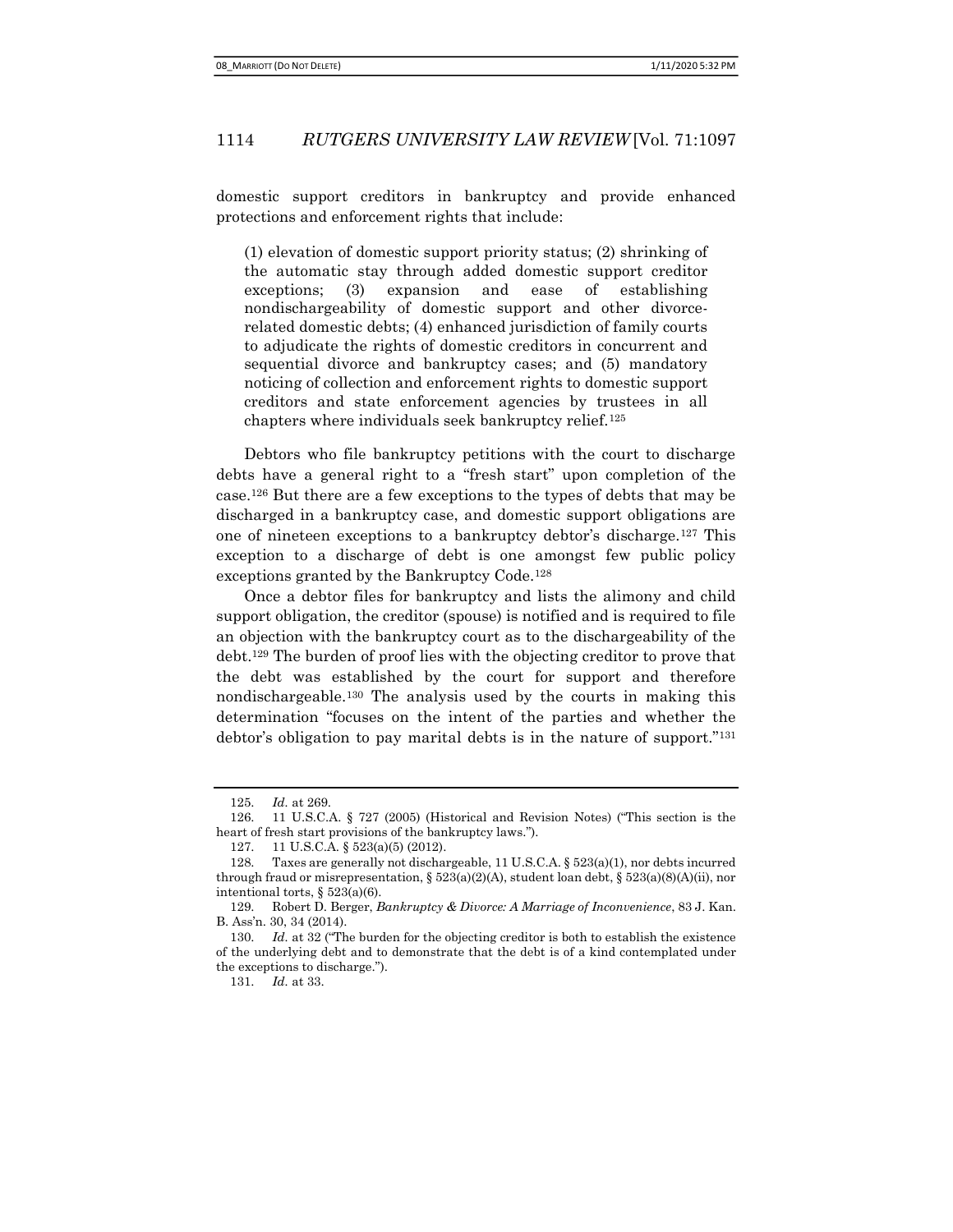Only if the obligation to pay marital debts is not in the nature of support, is it not excepted from discharge as a domestic support obligation under  $\S 523(a)(5).$ <sup>132</sup> If the objecting domestic support creditor's claim meets this standard and the creditor files a timely adversary complaint in the bankruptcy case, the domestic support obligation survives bankruptcy and is excepted from the debts discharged in the process.<sup>133</sup>

Typically, all of the exceptions listed in  $\S$  523(a)(5) of the bankruptcy code are weighted in favor of the debtor.134 When considering whether a certain debt falls within the § 523 exception, courts will "generally construe the statute strictly against the objecting creditor and liberally in favor of the debtor in order to give the debtor a better chance at a fresh start."135 Congress has limited this policy of favoring the debtor, however, when the debt arises from a divorce or separation agreement.136 Domestic support obligations are given special consideration and are weighted in favor of the objecting creditor spouse, not the debtor.<sup>137</sup> This provision under the BAPCPA is so broadly construed and strictly adhered to by the courts that "if the debt is 'owed to or recoverable by' a spouse, former spouse, or child (and, for  $\S$  523(a)(5), a qualified relative or guardian), then the debtor can be assured in advance that discharge of the obligation is almost certainly going to be denied."<sup>138</sup>

<sup>132.</sup> Id.

<sup>133.</sup> Id. at 33–34.

<sup>134.</sup> Burden of Proof as Regards Discharge in Bankruptcy, 2 A.L.R. 1672, at 22 (2017) ("Bankruptcy Code favors discharge, and thus Bankr. Code, 11 U.S.C.A. § 523 providing for exceptions to discharge will be construed strictly against creditor objection and liberally in favor of the debtor.").

<sup>135.</sup> In Re Crosswhite, 148 F.3d 879, 881 (7th Cir. 1998) (citing In Re Reines, 142 F.3d 970, 972–73 (7th Cir. 1998)).

<sup>136.</sup> Id. at 882 (citing 4 Lawrence P. King, Collier on Bankruptcy ¶¶ 523.05, 523.11[2] (15th ed. rev. 1998)).

<sup>137.</sup> Daniel A. Austin, For Debtor or Worse: Discharge of Marital Debt Obligations Under the Bankruptcy Abuse Prevention and Consumer Protection Act of 2005, 51 Wayne L. Rev. 1369, 1388 (2005) ("Pre-BAPCPA, §§ 523(a)(5) and (15) were generally interpreted to reflect a congressional preference for the rights of spouses to alimony, maintenance or support over the rights of debtors to a fresh start. Thus, most bankruptcy courts construed the  $\S$  523(a)(5) exception liberally in favor of the creditor spouse.").

<sup>138.</sup> Id. at 1413; see also Alyson F. Finkelstein, A Tug of War: State Divorce Courts Versus Federal Bankruptcy Courts Regarding Debts Resulting From Divorce, 18 Bankr. Dev. J. 169, 180 (2001) ("S tate classifications of what obligations constitute alimony, maintenance, and support do not bind bankruptcy courts. Federal bankruptcy law controls what constitutes alimony, maintenance, and support for the purposes of determining dischargeability.") (internal citations omitted).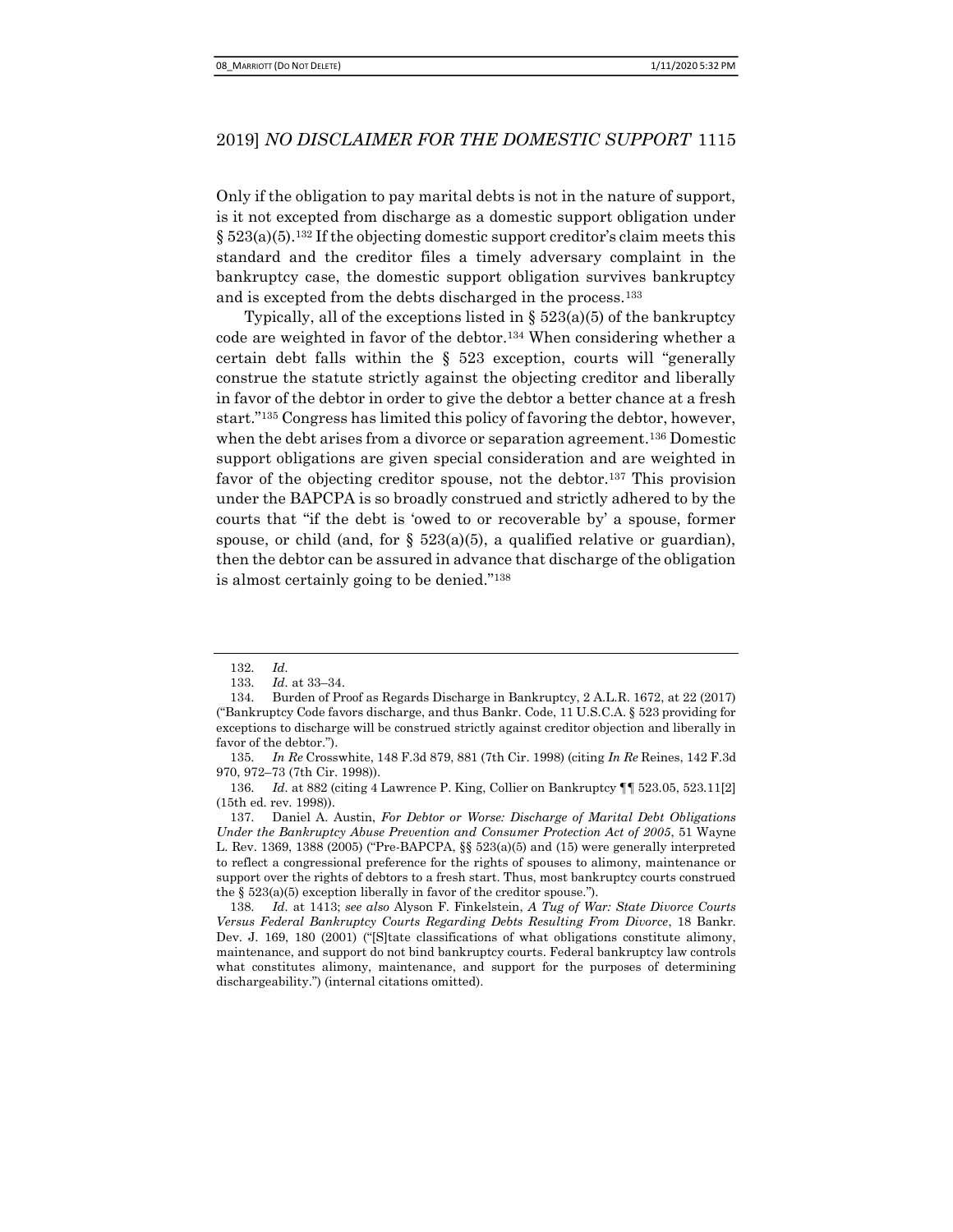Another form of protection granted to domestic support creditors in the bankruptcy courts is priority status for their domestic support claim, which ranks the debt over other claims made against the debtor's estate in bankruptcy.139 Where payments to creditors are facilitated through the Bankruptcy Court, debts for alimony and child support are given the highest Administrative Priority amongst creditors under §  $507(a)(1)$ .<sup>140</sup>

Before the 1994 Bankruptcy Reform Act, claims for child support and alimony were nondischargeable, but held no priority status.141 Congress first enacted this provision with the Bankruptcy Reform Act of 1994 when it "sense[d] that bankruptcy was dealing too liberally with 'deadbeat' parents and ex-spouses."142 Under the 1994 amendments, alimony and child support claims were ranked seventh out of nine priority categories.143 With the 2005 passage of the BAPCPA, the Bankruptcy courts continued to recognize the "congressional preference for the rights of spouses to alimony, maintenance or support over the rights of debtors to a fresh start."<sup>144</sup>

("The following expenses and claims have priority in the following order: (1) First: (A) Allowed unsecured claims for domestic support obligations that, as of the date of the filing of the petition in a case under this title, are owed to or recoverable by a spouse, former spouse, child of the debtor, or such child's parent, legal guardian, or responsible relative, without regard to whether the claim is filed by such person or is filed by a governmental unit on behalf of such person, on the condition that funds received under this paragraph by a governmental unit under this title after the date of the filing of the petition shall be applied and distributed in accordance with applicable nonbankruptcy law.");

see also Berger, supra note 129, at 33 ("DSOs are categorized as first priority claims, entitling those claims to be paid first from funds received by a Chapter 7 Trustee after satisfaction of administrative expense claims. Also, a Chapter 13 plan, in order to be confirmed, must generally provide for payment in full of DSOs.").

141. Riley, supra note 122, at 270–71 (citing to 11 U.S.C. § 34(a)(7)).

142. Timothy D. Kline, The Present Interplay between Family Law and Bankruptcy Law, 1996 Norton Ann. Surv. of Bankr. L. 5 (1996) ("The plight of vast numbers of American children entitled to but not receiving adequate support by noncustodial parents has not failed to attract the attention of Congress. The economic disadvantage experienced by some former spouses of bankruptcy debtors has likewise created an impetus for change. Congress's response to these perceived inequities was part of the Bankruptcy Reform Act of 1994.") (citing Margaret Dee McGarity, Family Law Provisions in the Bankruptcy Reform Act of 1994, Bankr. Ct. Decisions Wkly. News & Comment, May 16, 1995.).

143. Lynne F. Riley & Maria C. Furlong, Intersection of Divorce and Bankruptcy: BAPCPA and Other Developments, 2010 Norton Ann. Surv. Bankr. L. 15, 5 (2010).

144. Austin, supra note 137, at 1388.

<sup>139. 11</sup> U.S.C.A. § 507(a)(1) (West 2019).

<sup>140. 11</sup> U.S.C.A. § 507(a)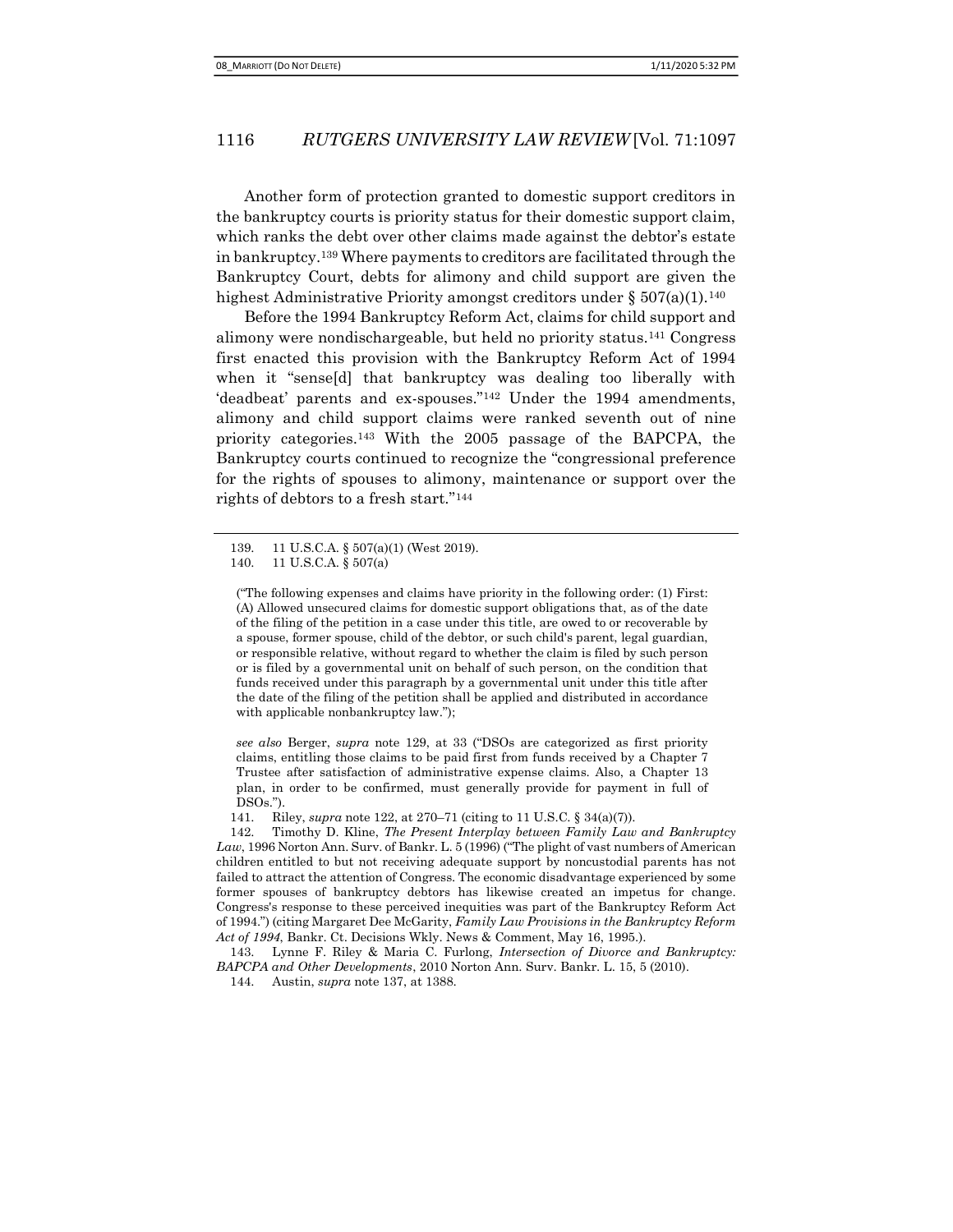Under the 2005 BAPCPA amendment to the Bankruptcy Code, these domestic support obligations got elevated from seventh to first in the priority category.145 The BAPCPA also struck all references to "alimony, maintenance or support" and referred to all such claims as "domestic support obligations" ("DSOs"), a term that is broadly defined under the United States Bankruptcy Code 11 U.S.C.A. § 101(14A).146 Another noteworthy improvement to this section under the BAPCPA was that the first priority status now includes support claims owed to or assigned to governmental units, which in the past was relegated to a general unsecured status.<sup>147</sup> "The priority status afforded to DSOs in § 507, and their nondischargeability pursuant to  $\S$  523(a)(5), is a result of public policy which, in general, dictates that enforcement of familial support obligations should be favored over a debtor's fresh start."148 Similarly, UDPIA should emulate the public policy initiatives adopted by the Bankruptcy Code to favor domestic support obligations over the beneficiary's right to disclaim property that was to be inherited by them.

# IV. EVALUATION OF UDPIA AND ARGUMENT FOR IMPROVING THE **STATUTE**

Federal statute UDPIA should be amended to include provisions similar to those present in the Uniform Trust Code and Bankruptcy Code, especially pertaining to alimony and child support creditors. Domestic support creditors fall under the category of "involuntary

<sup>145.</sup> See 11 U.S.C. § 507(a). However, administrative expenses of the trustee, necessary costs and expenses of preserving the bankruptcy estate, and compensation of officers under  $\S$  330(a) do get paid before the domestic support creditor is entitled to payment. Edward W. Vopat, Domestic Support Obligations Under the Revised Bankruptcy Code, 17 J. Bankr. L. & Prac. 3 Art. 1, pt. C (2008).

<sup>146.</sup> Riley & Furlong, supra note 143, at 5 ("The definition of 'domestic support obligation' expands the scope of protected obligations, now including such items as interest that accrues on a debt under nonbankruptcy law, and support debts owed to or recoverable by a governmental unit. It also limits the parties who may recover a 'domestic support obligation' by requiring that it be 'owed and recoverable by a spouse, former spouse, or child of the debtor or such child's parent, legal guardian or responsible relative; or a governmental unit.'").

<sup>147.</sup> Michaela M. White & James P. Caher, The Dog That Didn't Bark: Domestic Support Obligations and Exempt Property After BAPCPA, 41 Fam. L.Q. 299, 303 (2007).

<sup>148.</sup> Cheng-Yu Hou, Domestic Support Obligations: Why a Totality of the Circumstances Analysis Should be the Prevailing Test to Determine Whether a Claim is "In the Nature of Alimony, Maintenance, or Support" under Section 101(14A)(B) of the Bankruptcy Code, 33 Cal. Bankr. J. 171, 174 (2015).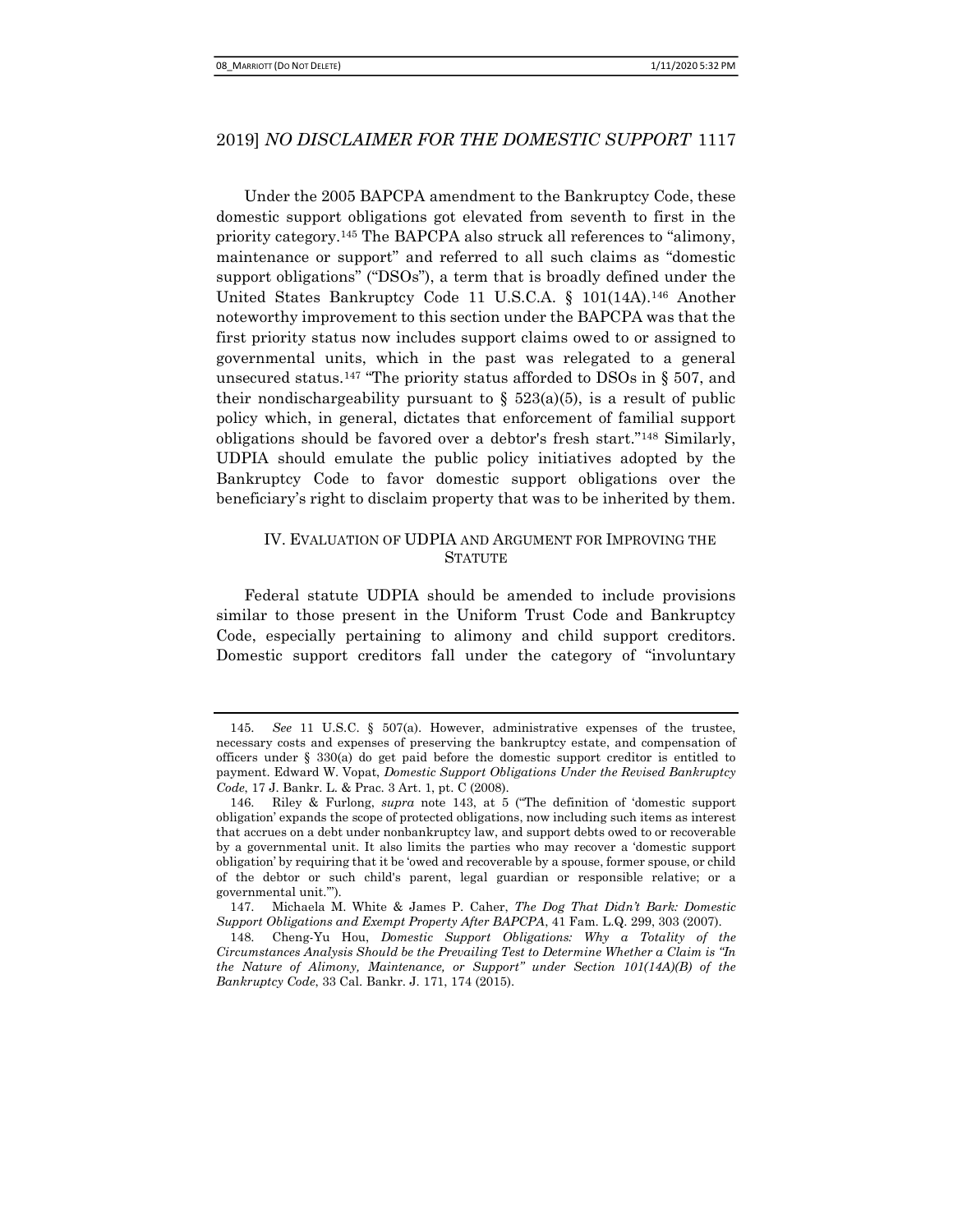creditors."149 Involuntary creditors' debts are born out of some form of harm by the debtor, such as tort claims, fraudulent transactions, and domestic support obligations.150 This particular group of creditors has "not bargained with the debtor; they are the victims of negligence or circumstances, who take the debtor as they find him."<sup>151</sup>

The debtor has an equitable obligation in this situation to restore the creditor to the status quo with every means available to it.152 In a divorce, costs are "borne by the deeper pocket," and alimony and child support are awarded on the "basis of need and ability to pay."153 If these creditors are not protected, the costs associated with their risks and burdens are spread to the taxpayer.154 Chances of their reliance on public assistance programs for housing, food, and health care are inevitably increased.<sup>155</sup> This is exactly why UDPIA needs to protect the interests of domestic support creditors over the individual's right to disclaim. There is "a moral hazard of insolvency . . . [that the law] should strive to reduce for the sake of social cost efficiency."<sup>156</sup>

"Family courts seek to equitably distribute marital assets in order to provide a fair start to both spouses and ensure adequate support for the family unit,"157 while "[b]ankruptcy courts seek to give debtors a "fresh start" while distributing assets to all creditors in accordance with the Bankruptcy Code's priority scheme."158 A conflict exists between "the

<sup>149.</sup> See Hirsch, The Problem of the Insolvent Heir, supra note 19, at 617–18 n.148 ("The morality of the debtor-creditor relationship . . . re-emerges when we consider persons who have become creditors against their will.").

<sup>150.</sup> Id. at 618–19.

<sup>151.</sup> Id. at 618.

<sup>152.</sup> Id.

<sup>153.</sup> Id. at 619–20 (arguing that "the debtor who receives an inheritance finds his pocket deepened further," and is therefore "better equipped to bear the cost of marital dissolution." This ability to bear the cost of the marital dissolution would be shifted to the creditor when an inheritance disclaimer is utilized. "Thus, from the standpoint of efficient cost distribution, a rule barring disclaimer against alimony and child support creditors appears appropriate.").

<sup>154.</sup> See id. at 622.

<sup>155.</sup> See id. ("On the one hand, it would be relatively simple to factor the risk of disclaimer into the 'cost' of taxation or welfare. With a universal pool of taxpayers to draw upon, government is the ideal risk spreader. On the other hand, as a matter of social policy, it might well be deemed inequitable to relieve a disclaimant of his share of the tax burden or to permit him to receive welfare benefits.").

<sup>156.</sup> Id. at 619.

<sup>157.</sup> Riley, supra note 122, at 267–68.

<sup>158.</sup> Id. (quoting Alyson F. Finkelstein, A Tug of War: State Divorce Courts Versus Federal Bankruptcy Courts Regarding Debts Resulting From Divorce, 18 Bankr. Dev. J. 169, 175–76 (2001)) (internal quotation marks omitted).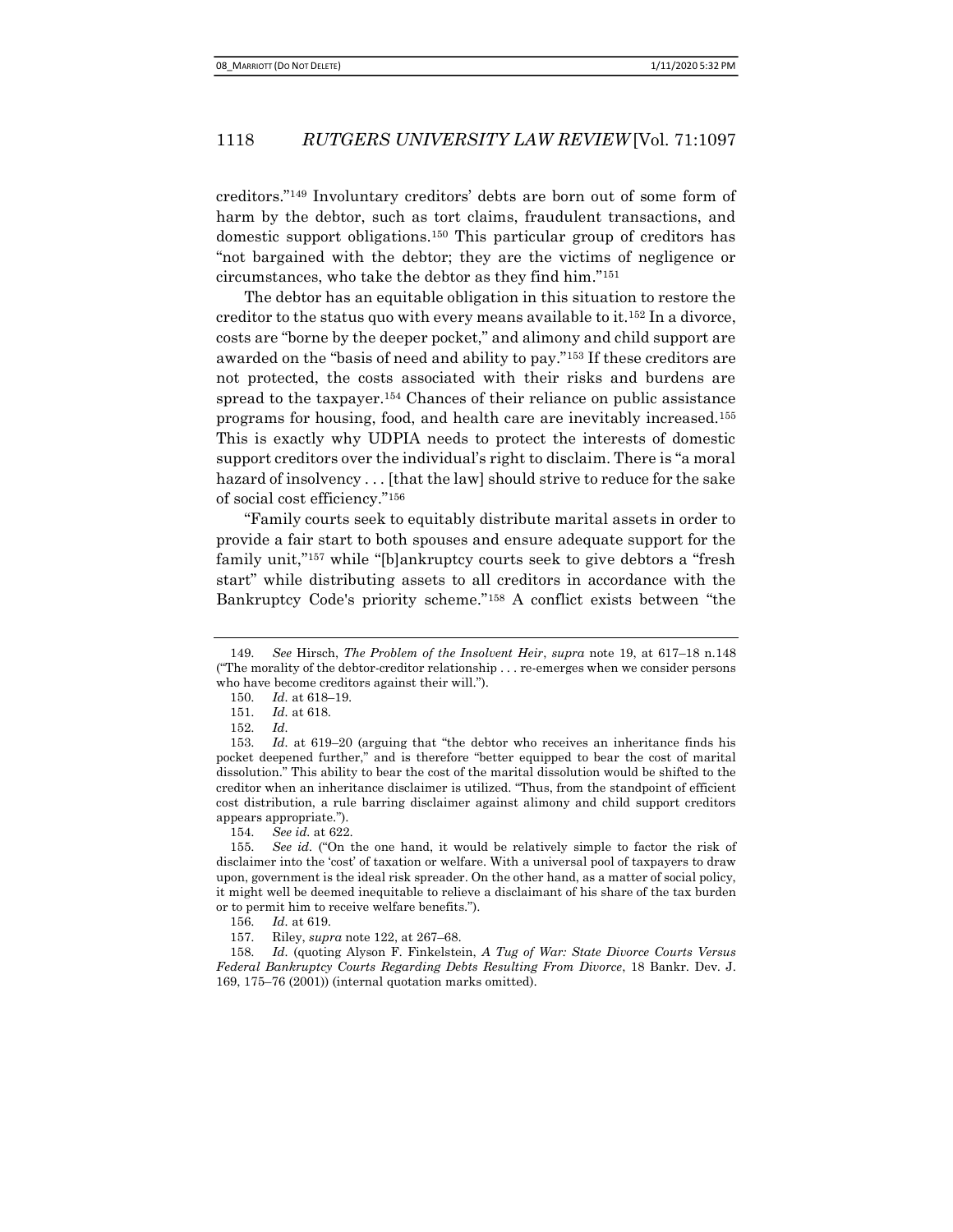bankruptcy court's policies of providing a fresh start and distributing the debtor's assets equally among . . . creditors and the family court's interest" in dividing property between spouses.159 Despite contrasting interests between these courts, "Congress enacted the 1994 Bankruptcy Code amendments" to "ease the impact of competing interests of families and creditors."160 The same effort should be advanced by UDPIA to resolve the conflict between the interests of a benefactor's right to disclaimer and a domestic support creditor, with the prevailing protections to favor the domestic support creditor.

The alimony and child support debtor "is better equipped to bear the cost of marital dissolution after inheritance . . . . Thus, from the standpoint of efficient cost distribution, a rule barring disclaimer against alimony and child support creditors appears appropriate."161 In addressing the critics who assert that one should not be able to tamper with the beneficiary's absolute right to refuse an inheritance, scholars have argued that "[a]bsolute rights . . . are not the stuff of law."<sup>162</sup> There is no support for the notion that anyone "must enjoy complete transactional liberty,"163 and these valid policy concerns of the beneficiary "do not exist in a vacuum."164 These concerns need to "be balanced against competing policy concerns underlying creditor's rights,"165 especially the rights of domestic support creditors. "[T]he balance between the creditor's rights and personal autonomy has always been, and always must be, weighed heavily in favor of the creditor's rights."166 Therefore, "obligating a beneficiary to accept the offer of a gratuity due to his own conduct of having incurred debts beyond his ability to satisfy creditors would not contravene hallowed principles of transactional autonomy."167 And finally, to counter the argument that a beneficiary should have an unfettered ability to turn down property that they find undesirable or worthless, "[c]reditors will gladly unburden the beneficiary of the gratuity directly; he need not suffer the imposition any

<sup>159.</sup> Finkelstein, supra note 138, at 176.

<sup>160.</sup> Riley, supra note 122, at 268.

<sup>161.</sup> Hirsch, The Problem of the Insolvent Heir, supra note 19, at 620.

<sup>162.</sup> Id. at 627.

<sup>163.</sup> Id.

<sup>164.</sup> Bender, supra note 16, at 898.

<sup>165.</sup> Id. at 898–99.

<sup>166.</sup> Id. at 899.

<sup>167.</sup> Hirsch, The Problem of the Insolvent Heir, supra note 19, at 627.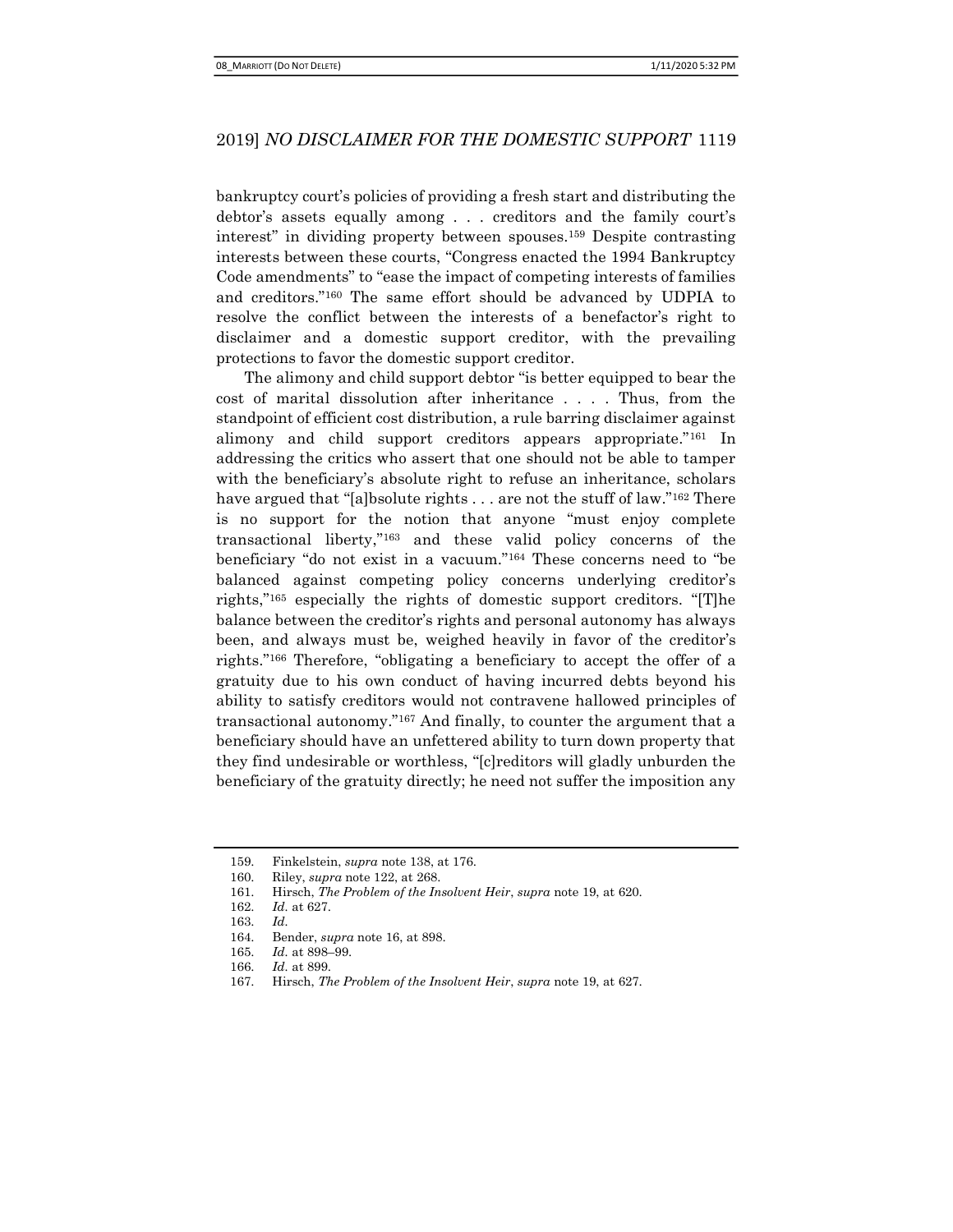longer than the time needed to deliver the property to his creditors' doorsteps."<sup>168</sup>

Federal legislation that allows a disclaimant to avoid paying its alimony and child support obligations from inherited assets runs contrary to all child support laws designed to protect this particular class of creditor in the Uniform Trust Code and Bankruptcy Code.169 And although the courts have stepped in to curb some of the negative impacts UDPIA has had on public policy initiatives, it has yet to and should not be expected to provide solutions to protect the domestic support creditor, as it would only provide fragmented results based on the facts of the individual cases.170 The UDPIA should, therefore, be amended to provide statutory protections for alimony and child support creditors.

## V. NEW JERSEY SHOULD AMEND ITS DISCLAIMER STATUTE TO INCLUDE SPECIFIC PROVISIONS PROHIBITING DISCLAIMER OF INHERITANCES BY BENEFICIARIES WHO OWE ALIMONY AND CHILD SUPPORT

If UDPIA is not amended to specifically protect this particular class of involuntary creditor who is owed alimony and child support, then the State of New Jersey should amend its disclaimer statute to provide direct protections to them.

Few states have already included specific language in their disclaimer statutes barring a beneficiary from disclaiming interest in property when that property can be used to satisfy the beneficiary's child support obligations.<sup>171</sup> These statutes provide immediate protection to

171. Alaska Stat. § 13.70.110(f) (West 2010)

("A disclaimer of an interest in or power over property under this chapter is barred and is not effective (1) to the extent the disclaimant is in arrears in child support payments; or (2) if the disclaimant is involved in a pending court or administrative proceeding to establish or modify the disclaimant's child support obligation or to establish whether the disclaimant is the biological father or mother of a child.");

Ind. Code Ann. § 32.17.5–8–2.5(b) (West 2010) ("A disclaimer of an interest in property is barred up to the amount of the disclaimant's child support arrearage."); N.D. Cent. Code Ann. § 14–09–08.17 (West 2007)

("An obligor whose child support obligation is delinquent may not renounce, waive, assign, transfer, or disclaim any interest that obligor might otherwise claim

<sup>168.</sup> Id. at 629.

<sup>169.</sup> Id. at 620, 621 n.165.

<sup>170.</sup> Bender, supra note 16, at 910 ("[J]udicial solutions are not a proper method of dealing with this problem as they only serve to confuse issues involved.").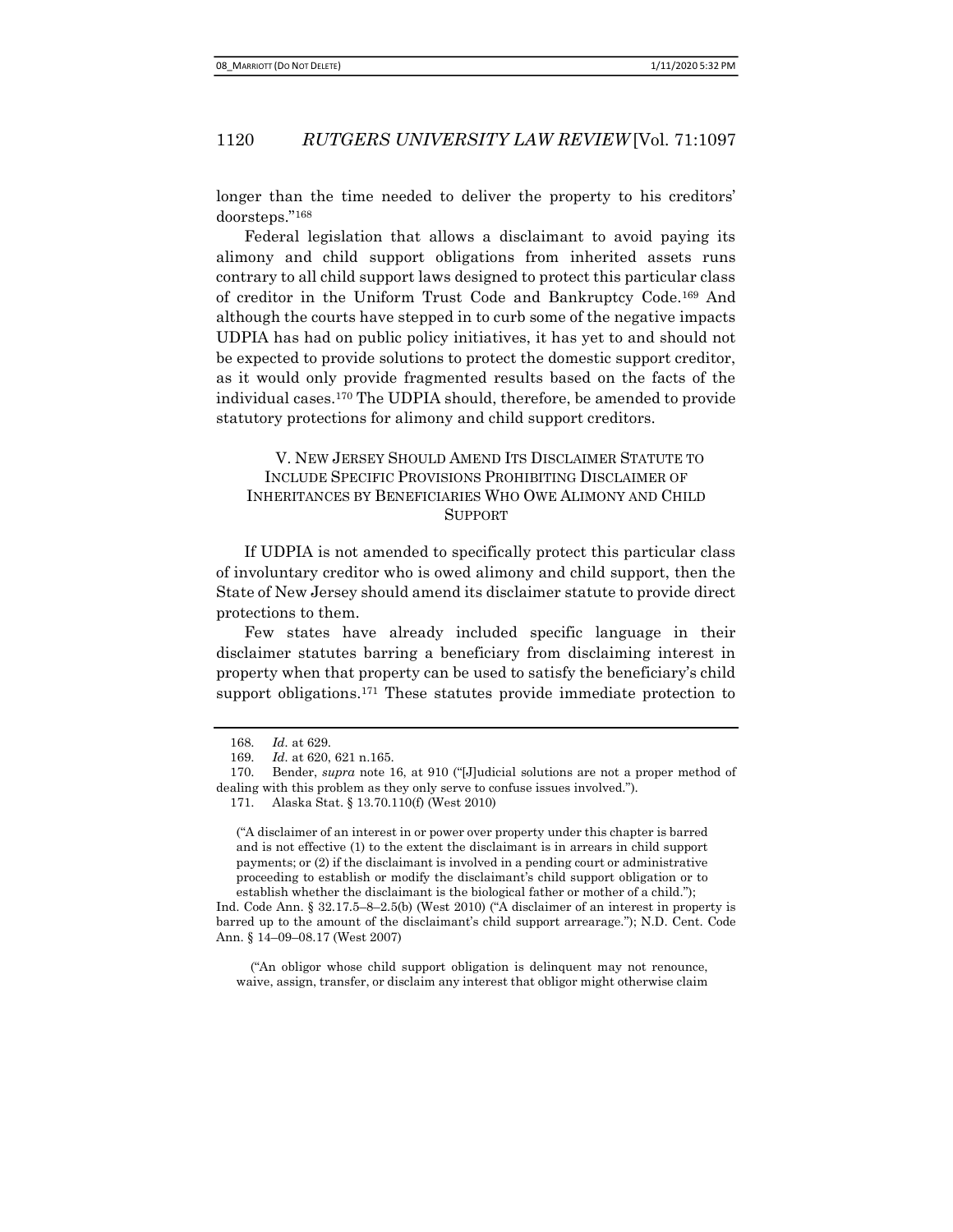these domestic support creditors, as it allows them to utilize the proceeds from the inheritance to satisfy all outstanding domestic support obligations.172 These state statutes would be effective even if that state has adopted the UDPIA, because UDPIA allows its provisions to be supplemented by other law.<sup>173</sup>

Analysis of the legislative bills from these states indicates a concern for the adverse effects a disclaimer can have on the ability to collect child support, especially because a disclaimer prevents the child support obligor from ever having legal ownership of the inheritance.174 These statutes also acknowledge the reality that disclaimed inheritances are usually passed to the next eligible beneficiary, who will then hold the funds in trust for the benefit of the disclaimant.175 This strategy easily defeats the purpose and protections provided by federal and state child support laws.<sup>176</sup> Some other states have statutory language that bar disclaimer of inheritance if the beneficiary is insolvent at the time of the attempted disclaimer.<sup>177</sup>

in a decedent's estate, a trust, or a similar device, to the extent necessary to satisfy the delinquency. Any attempt to renounce, waive, assign, transfer, or disclaim such an interest is void if attempted after notice of the delinquency is furnished to the person administering the estate, trust, or similar device, and is otherwise voidable.");

172. See statutes cited supra note 171.

173. Unif. Prob. Code § 2–1104 (Nat'l Conference of Comm'rs on Unif. State Laws, amended 2010).

174. Legis. B. History H.B. 2621 (Tex. 2013) (allowing the "inheritance to pass to the next eligible beneficiary who can then hold the inheritance in trust for the benefit of the child support obligor, thereby defeating the intent of child support laws"); Legis. B. History H.B. 599 (Fla. 2009) ("This bill clarifies that a person is insolvent for purposes of ch. 739, F.S., when the sum of a person's debts is greater than his or her assets at fair valuation and the person is generally not paying his or her debts as they become due.").

175. Legis. B. History H.B. 2621 (Tex. 2013).

176. Id.

("A creditor of a successor may, with judicial authorization, accept succession rights in the successor's name if the successor has renounced them in whole or in part to the prejudice of his creditor's rights. In such a case, the renunciation may be annulled in favor of the creditor to the extent of his claim against the successor, but it remains effective against the successor.");

Tex. Prop. Code Ann. § 240.151(g) (West 2017) ("A disclaimer by a child support obligor is barred as to disclaimed property that could be applied to satisfy the disclaimant's child support obligations.").

<sup>177.</sup> Fla. Stat. Ann. § 739.402 (West 2009) ("A disclaimer of an interest in property is barred if any of the following events occur before the disclaimer becomes effective: . . . [t]he disclaimant is insolvent when the disclaimer becomes irrevocable."); La. Civ. Code Ann. art. 967 (1999)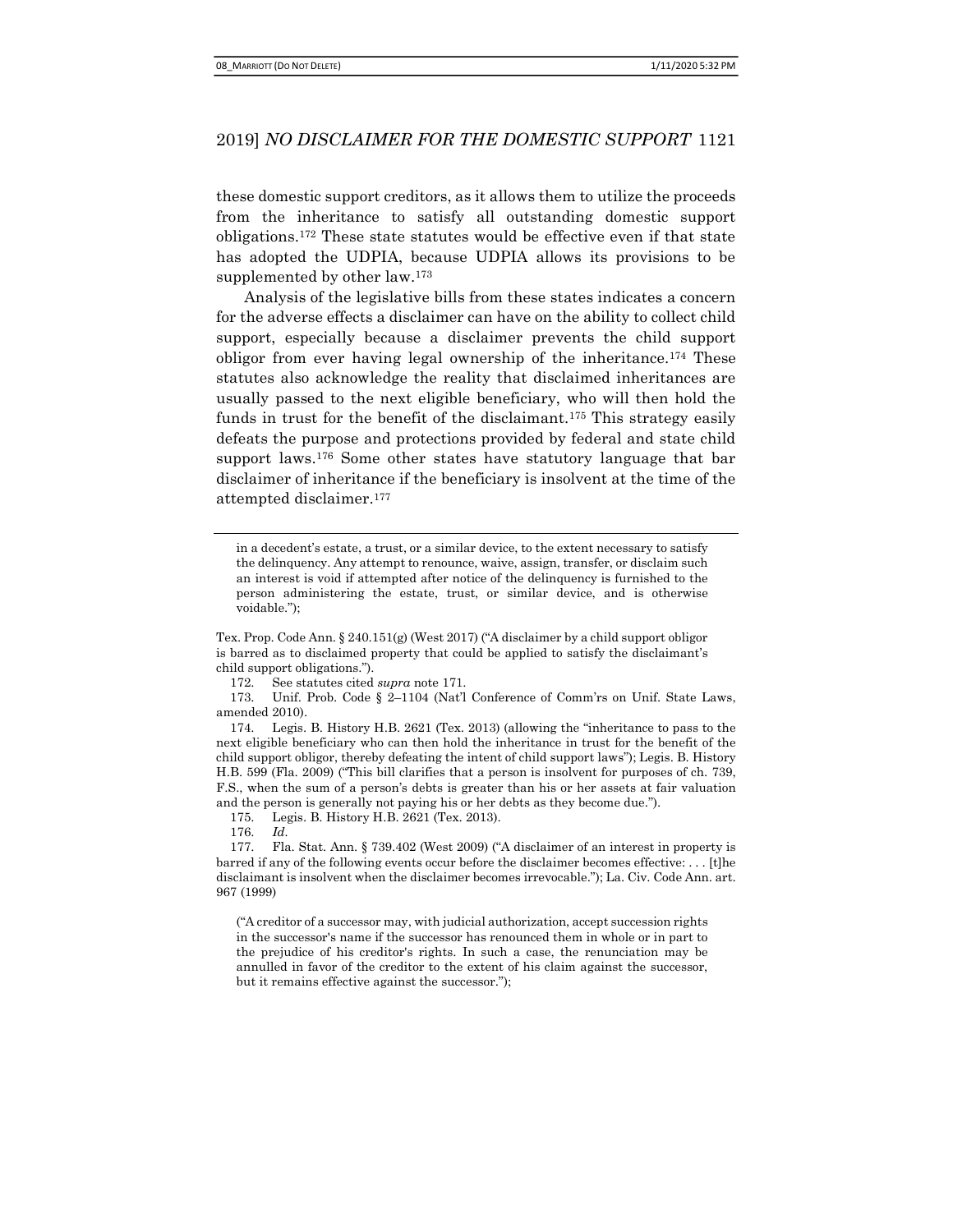Although at first glance it may seem as though these statutes benefit and protect creditors, the unintended drafting errors in the UDPIA actually allow a disclaimant from circumventing state law if the local common law grants the right of insolvent disclaimer.178 Only if the state properly identifies and closes these traps, would it effectively bar insolvent disclaimers and provide some relief to creditors to collect on their debt.<sup>179</sup>

Although New Jersey's current statute barring disclaimer includes some of the same elements as proposed in the UDPIA, it has none of the statutory protections to creditors as afforded to the other states discussed above.180 The only protection provided to creditors in the New Jersey disclaimer statute is that it bars disclaimers where an interest in property is judicially seized before the disclaimer is made and where a fraud would be committed upon the beneficiary's creditors as set forth in the "Uniform Fraudulent Transfer Act."181 These provisions do not provide much help to creditors as the beneficiary could defeat the judicial

179. For a more thorough discussion of UDPIA's drafting errors and unintended traps set by it, see id. at 39–40.

Mass. Gen. Laws Ann. ch. 190B § 2–801(h) (West 2012) ("The right to disclaim an interest in property shall be barred by:  $\ldots$  2. insolvency of the beneficiary at the time of the attempted disclaimer."); Minn. Stat. Ann. § 524.2–1106(b)(4) (West 2014) ("A disclaimer of an interest in property is barred if any of the following events occur before the disclaimer becomes effective: . . . the disclaimant is insolvent when the disclaimer becomes irrevocable.").

<sup>178.</sup> Hirsch, Disclaimer Law and UDPIA's Unintended Consequences, supra note 18, at 39 ("[T]he disclaimant can simply execute a common-law disclaimer, which UDPIA allows, circumventing the Act along with its bar on insolvent disclaimer.") (citing to UDPIA 1999 § 4 which provides that "the principles of law and equity supplement this [Act].").

<sup>180.</sup> N.J. Stat. Ann. § 3B:9–9 (West 2005)

<sup>(&</sup>quot;Bar of right to disclaim[:] a. The right of an individual to disclaim property or any interest therein is barred by: (1) an assignment, conveyance, encumbrance, pledge or transfer of the property or interest or a contract therefor; or (2) a written waiver of the right to disclaim; or (3) an acceptance of the property or interest or a benefit under it after actual knowledge that a property right has been conferred; or (4) a sale of the property or interest that was seized under judicial process before the disclaimer is made; or (5) the expiration of the permitted applicable perpetuities period; or (6) a fraud on the individual's creditors as set forth in the "Uniform Fraudulent Transfer Act" (R.S.25:2–20 et seq.).").

<sup>181.</sup> N.J. Stat. Ann. § 3B:9–9(a)(6).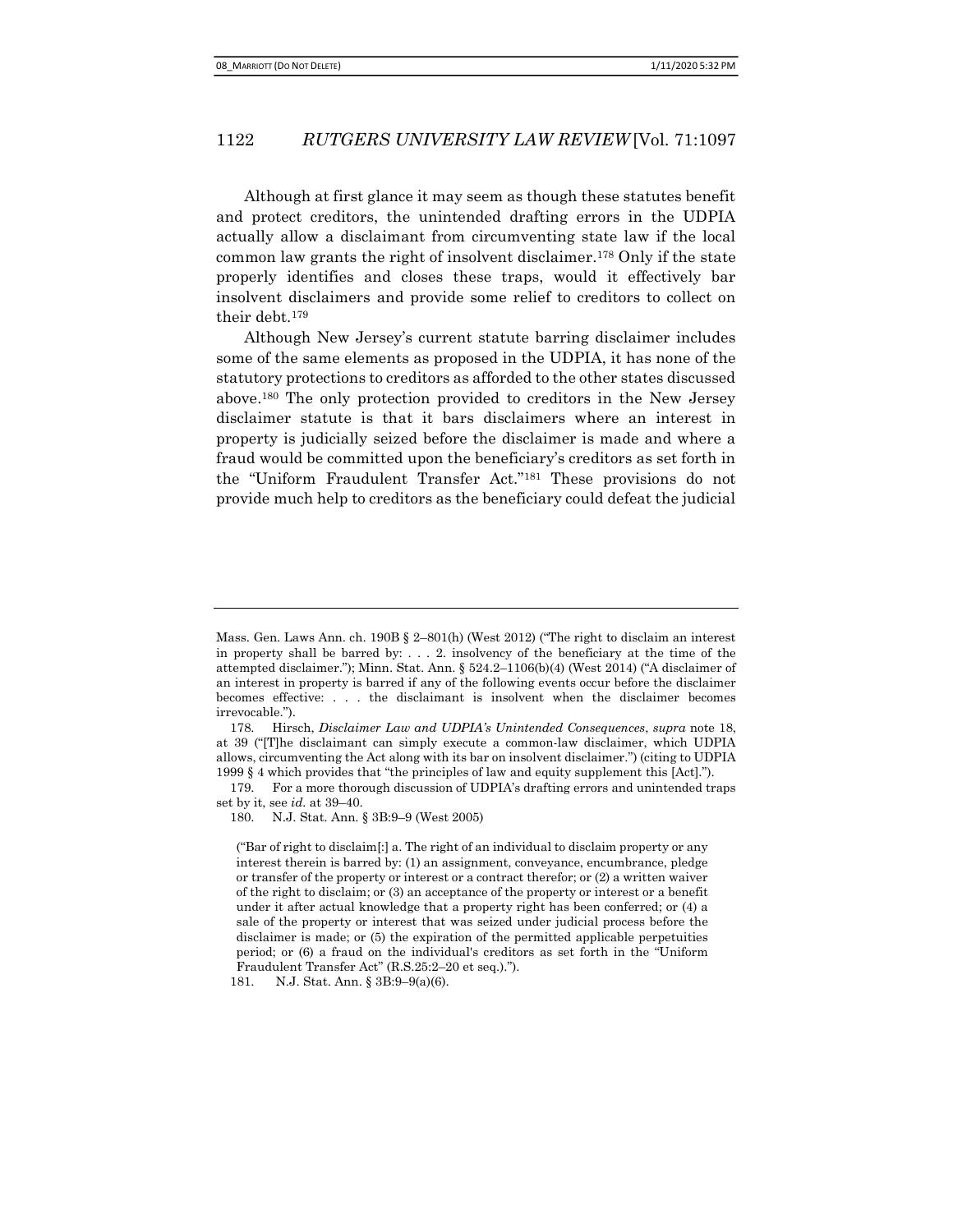process seizure provision by filing its disclaimer before any creditor can make a claim to it.<sup>182</sup>

As it relates to the fraudulent transfer provision, a close look at New Jersey's Uniform Fraudulent Transfer Act shows that in order for the bar on disclaimer to be effective, the disclaimant is required to "transfer" the "asset."183 The statute defines "transfer" as "every mode, direct or indirect, absolute or conditional, voluntary or involuntary, of disposing of or parting with an asset or an interest in an asset, and includes payment of money, release, lease, and creation of a lien or other encumbrance"<sup>184</sup> and defines "asset" as "property of a debtor."185 Finally, and most importantly, this fraudulent transfer act provides that "[a] transfer is not made until the debtor has acquired rights in the asset transferred."<sup>186</sup>

Under UDPIA provisions, the disclaimant cannot have rights to the asset as defined in this New Jersey statute because the disclaimant's interest is considered disposed of before it is considered that the disclaimant possessed property.187 As long as the disclaimant files a disclaimer of the inherited asset properly and in a timely manner, he or she will never have acquired any rights to the disclaimed property.188 The New Jersey statute barring the right to disclaim includes a provision that allows the statute to be supplemented by other applicable statutory law, but there are no other statutory laws that could be supplemented to protect the rights of domestic support creditors in New Jersey.189 Thus, these provisions provide little to no protection to a domestic support obligee. New Jersey needs more specific protections to bar a disclaimant from waiving their right to an inheritance when alimony or child support debts are owed.

<sup>182.</sup> Hirsch, The Problem of the Insolvent Heir, supra note 19, at 597 n.54 ("Thus, in many states debtors participate in the 'race of diligence' that is ordinarily restricted to creditors: debtors will rush to disclaim before creditors levy against their inheritance.").

<sup>183.</sup> N.J. Stat. Ann. § 25:2–26 (West 1989).

<sup>184.</sup> N.J. Stat. Ann. § 25:2–22(e).

<sup>185.</sup> N.J. Stat. Ann. § 25:2–21(d).

<sup>186.</sup> N.J. Stat. Ann. § 25:2–28(d).

<sup>187.</sup> Unif. Prob. Code § 2–1106(b)(3)(B) (Nat'l Conference of Comm'rs on Unif. State Laws, amended 2010) ("If the disclaimant is an individual . . . the disclaimed interest passes as if the disclaimant had died immediately before the time of distribution.").

<sup>188.</sup> See Unif. Prob. Code § 2–1102(2) Nat'l Conference of Comm'rs on Unif. State Laws, amended 2010).

<sup>189.</sup> See N.J. Stat. Ann. § 3B:9–9(d) (West 2005).